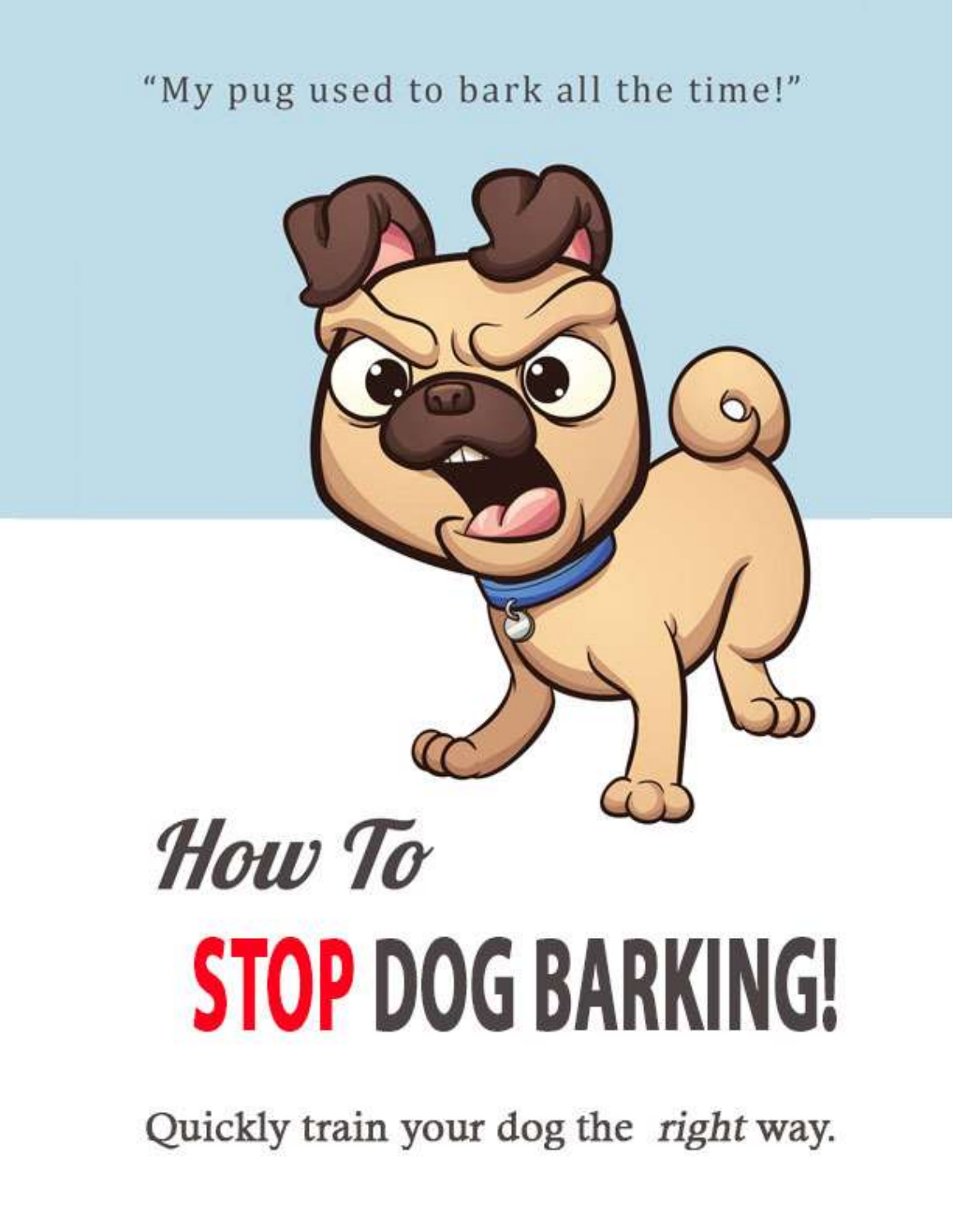# HOW TO STOP DOG BARKING

Methods to Stop Your Dog's Excessive Barking

**Brought to you by: [LeashesOptional.com](https://www.leashesoptional.com/)**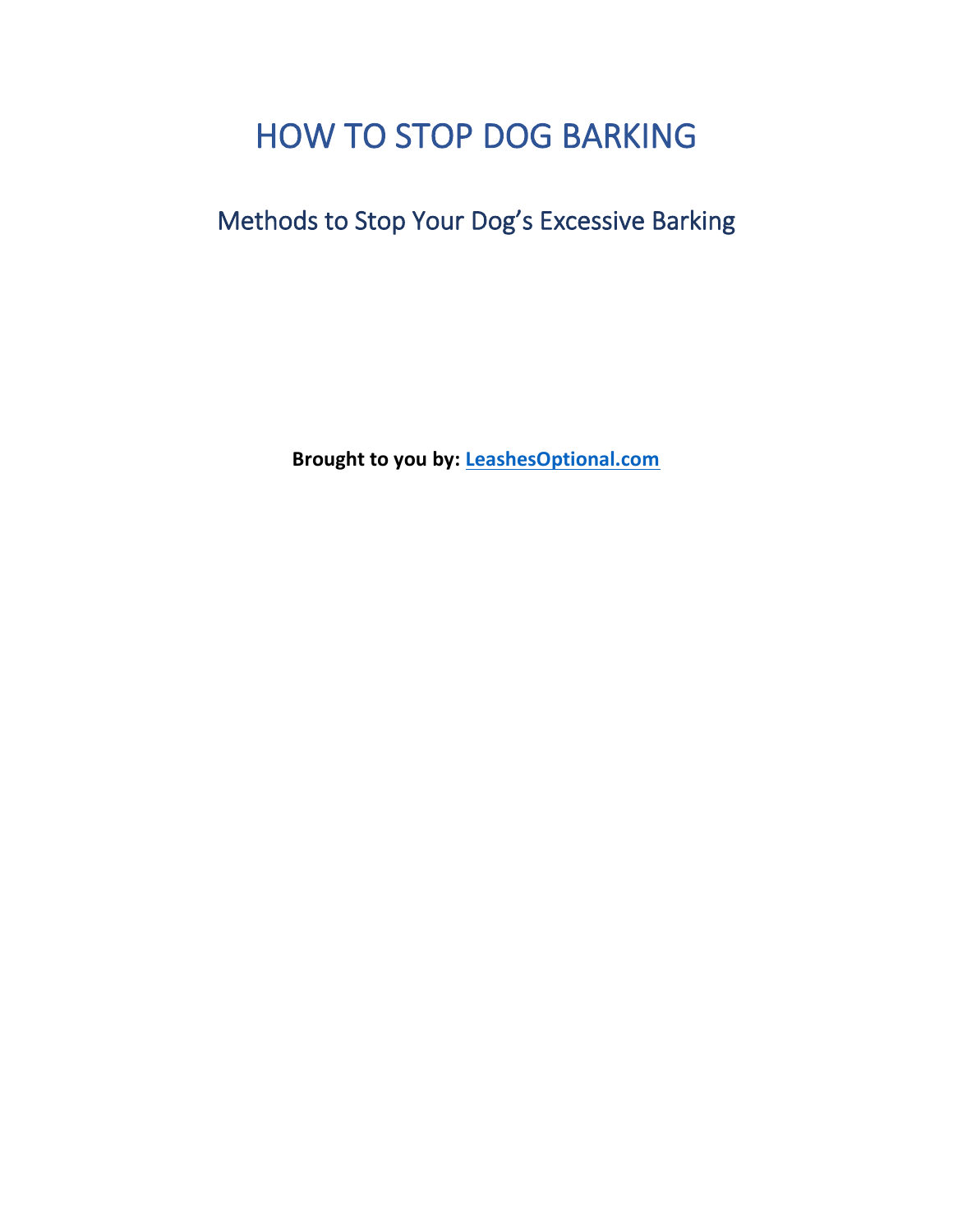Legal disclaimer . . .

The information presented herein represents the views of the author(s) as of the date of publication. The author(s) reserve the rights to alter and update their opinions based on the new conditions. This product is for entertainment purposes only and the author(s) do not accept any responsibility for any liabilities resulting from the use of this information. While every attempt has been made to verify the information provided here, the author(s) cannot assume any responsibility for errors, inaccuracies or omissions. Any slights of people or organizations are unintentional. The reader is responsible for using this information at their own discretion and their own risk.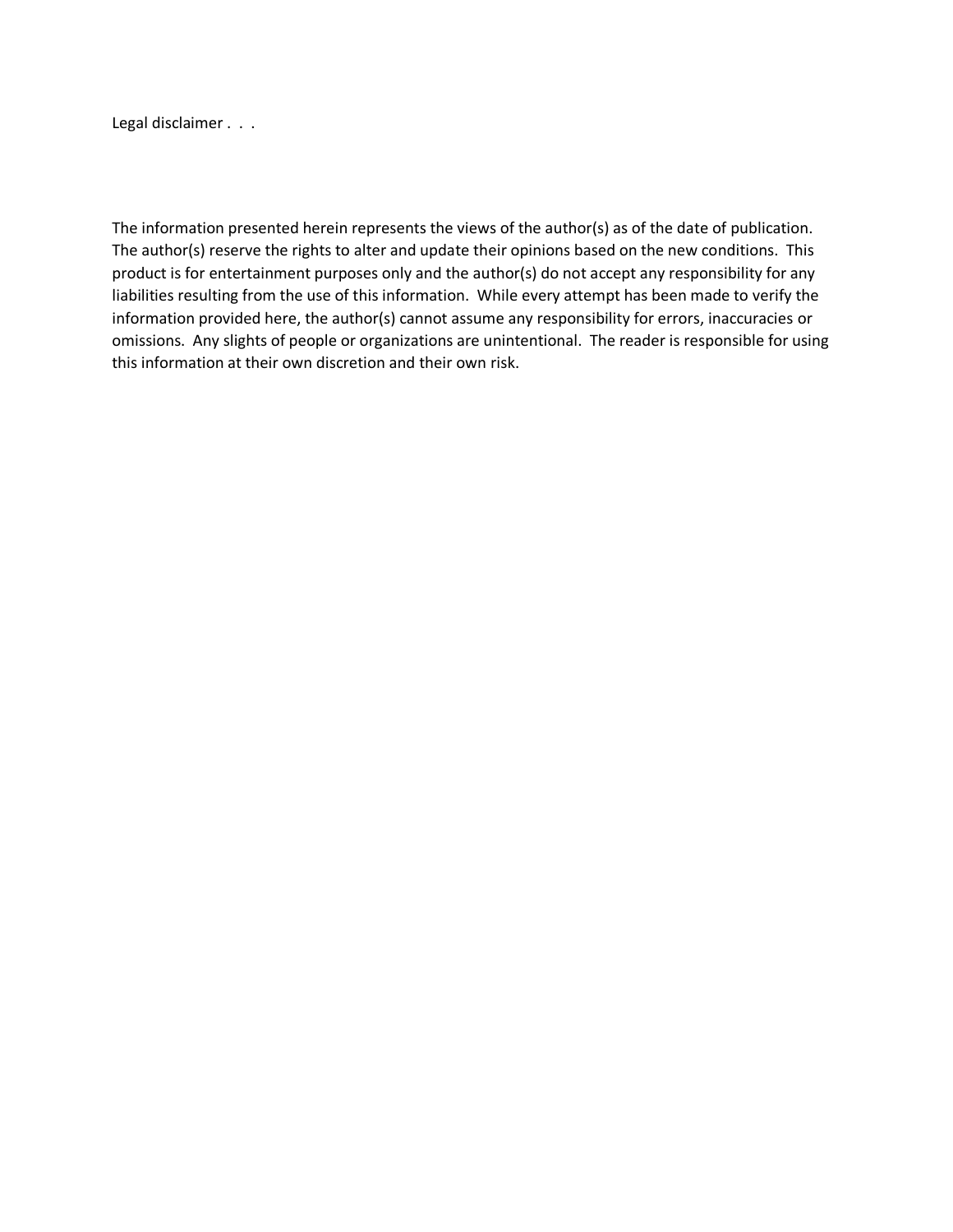## INTRODUCTION

It's completely natural for dogs to bark, and it's one of their most essential forms of communication after energy and body language. Dogs will bark as a warning, to guard their pack and territory. They'll also bark to express excitement.

Those forms of barking are hardly ever a nuisance and don't last for very long. That's the reason why nuisance barking generally has the same cause and the same solution. When a dog barks too much, it's almost always telling you that he's bored and is searching for stimulation or a challenge.

Unavoidably, excessive barking signifies there's a problem with the human, and not the dog; there's something not balanced in the pack, so the dog's needs are not being satisfied. The barking is the sole method a dog has to inform you something is wrong. This book will try to help you, dog owners, to figure out why your dog is barking excessively and what you can do to handle the situation.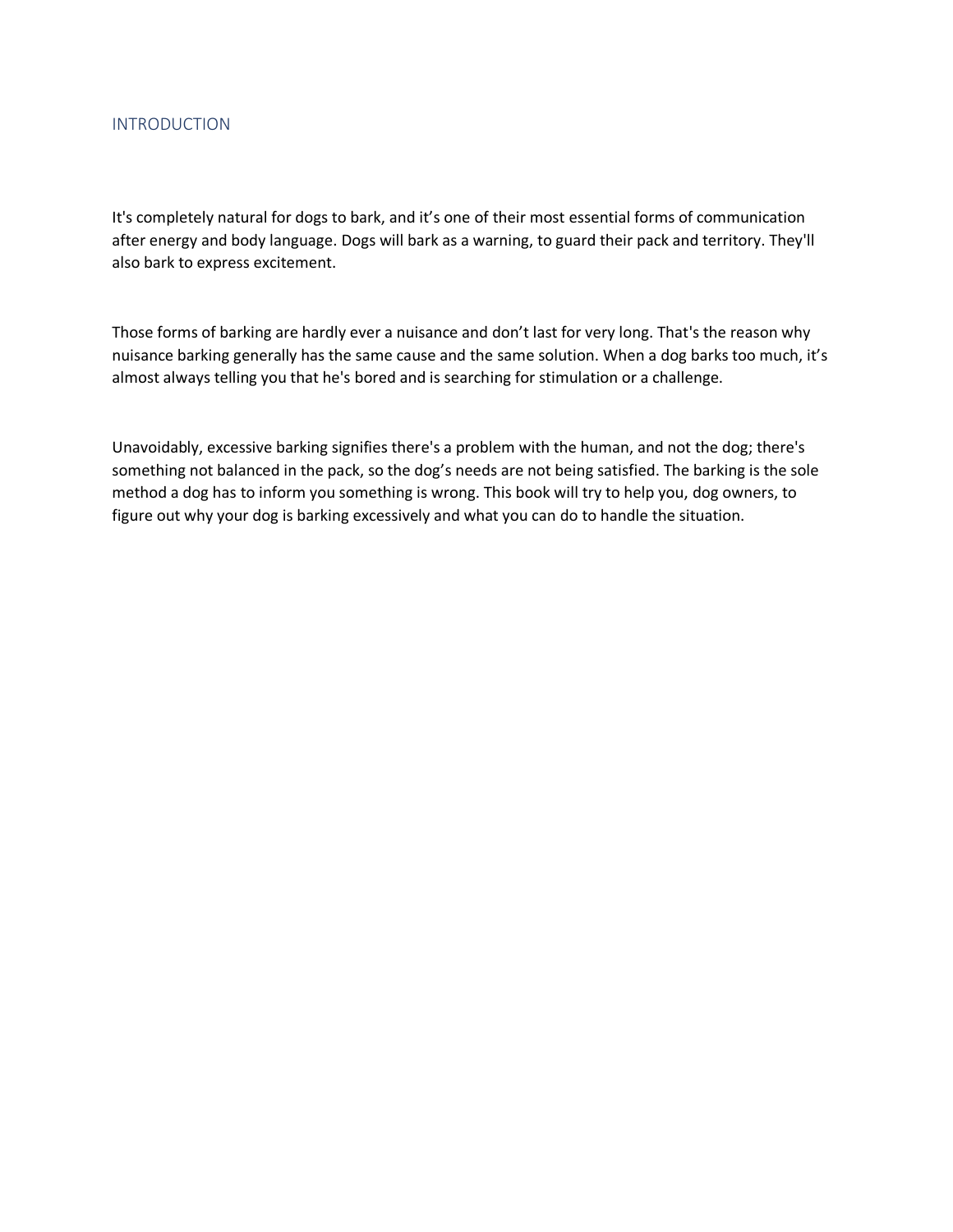# CHAPTER ONE

## Understanding Why Your Dog Barks

Barking is among the many forms of vocal communication for canines. People are often pleased that their dog barks, because it warns them to the approach of people to their home or it tells them there's something that the dog needs or wants. However, sometimes a dog's barking can be excessive. Because barking fulfills a number of functions, you have to identify its cause and your dog's inspiration for barking before you can treat a barking issue.

Each kind of barking serves a unique function for a dog, and if he's repeatedly rewarded for his barkingin short, if it gets him what he wants -he can figure out how to use barking to his benefit. For instance, dogs who successfully bark for attention often pursue to bark for other things, like food, play and walks. Because of this, it's important to train your dog be quiet on cue to help you stop his attention-related barking and teach him to complete another behavior instead -like sit or down -to obtain what he wants.

Many owners can determine why their dog is barking just by hearing the particular bark. For example, a dog's bark sounds different when he wishes to play compared to when he wants to come in from the yard. If you need to reduce your dog's barking it's essential to determine why he's barking. It may need some time to teach your pooch to bark less. Regrettably, it's just not realistic to count on a quick fix or to expect that your dog will stop barking altogether. Your goal will be to decrease, instead of eliminating, the amount of barking. Keep in mind some dogs are more prone to barking than others.

## Why Dogs Bark

#### Territorial Barking

Dogs can bark excessively as a reaction to people, other dogs or other animals within or getting close to their territories. Your dog's territory consists of the area surrounding his home and, eventually, anywhere he has explored or associates passionately with you: your vehicle, the road you take during walks and other places where he spends considerable time.

Alarm Barking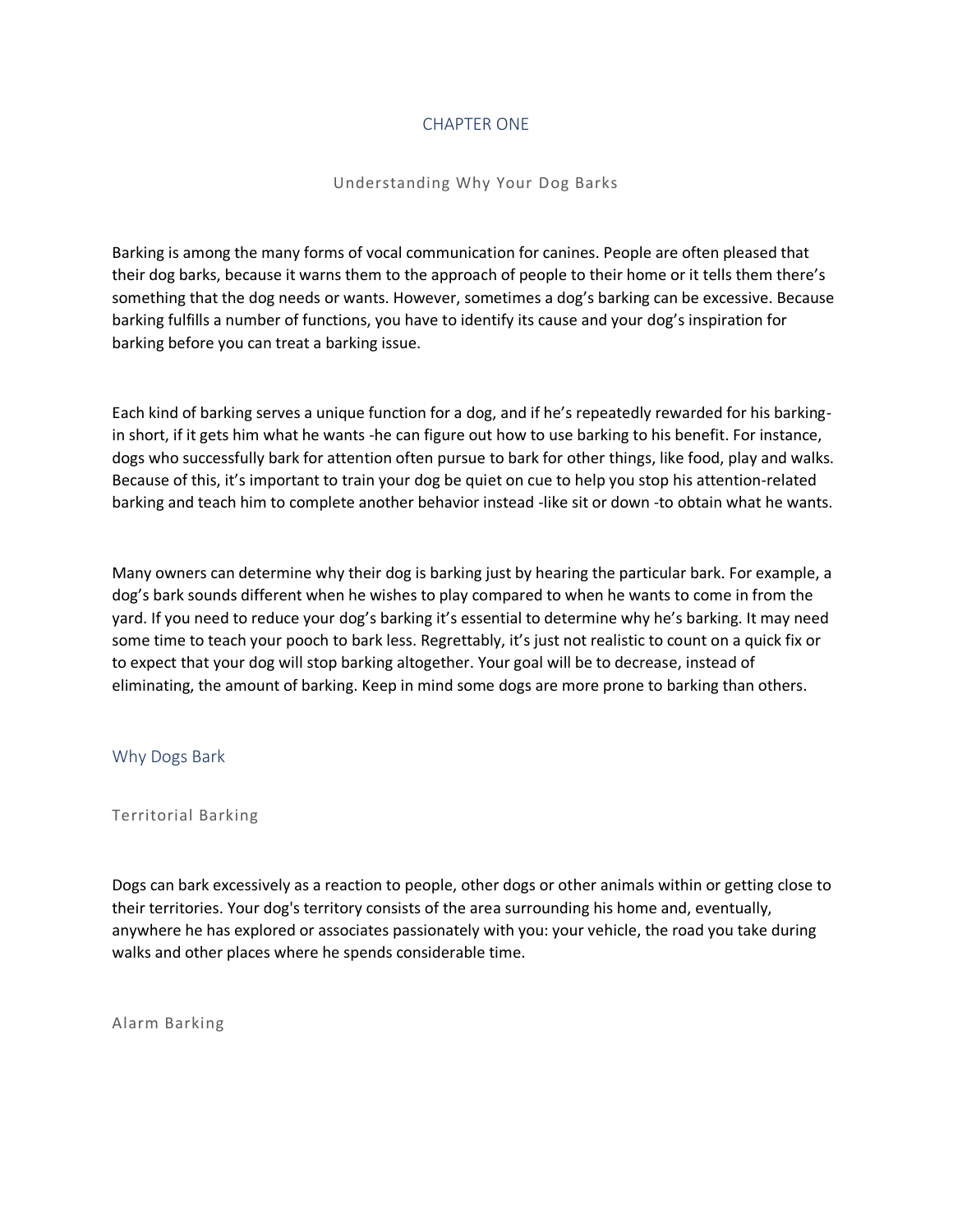If your dog barks at any and every noise and sight no matter the context, he's most likely alarm barking. Dogs engaged in alarm barking normally have more rigid body language than dogs barking to greet, plus they often move or pounce forward an inch or two with every bark. Alarm barking differs from territorial barking in that a dog might alarm bark at sights or sounds in virtually any place at all, not merely when he's guarding familiar areas.

#### Attention-Seeking Barking

Some dogs bark at people or other pets to get attention or rewards, such as food, toys or play.

#### Greeting Barking

Your pooch might be barking in greeting if he barks when he sees people or other dogs and his body is relaxed, he's enthusiastic and his tail is wagging. Dogs who bark when greeting people or other animals could also whine.

#### Compulsive Barking

Some dogs bark exceedingly in a repetitive way, like a broken record. These dogs often move over and over again too. For instance, a dog that is compulsively barking might run forward and backward along the fence in his yard or pace in his home.

Socially Facilitated Barking

Some dogs bark too much only once they hear other dogs barking. This sort of barking happens in the social context of hearing other dogs, even at a distance -such as dogs in the neighborhood.

Frustration-Induced Barking

Some dogs bark overly only when they're put into an aggravating situation, like when they can't access play pals or when they're confined or tied up so that their action is limited.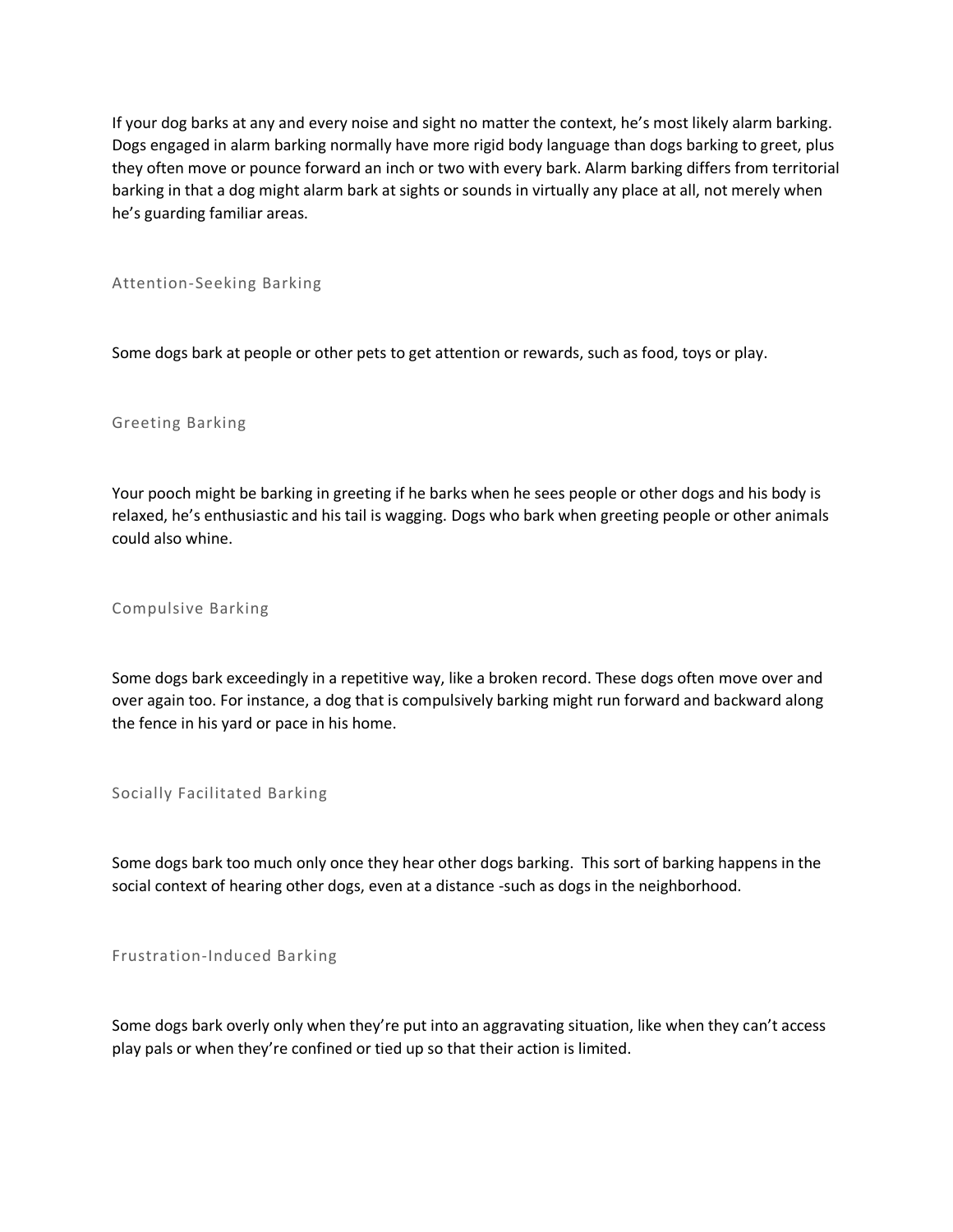# Other Issues That Induce Barking

Illness or Injury

Dogs sometimes bark as a result of pain or an agonizing condition. Before trying to resolve your dog's barking problem, please have your pet examined by a vet to eliminate medical causes.

Separation-Anxiety Barking

Excessive barking as a result of separation anxiety occurs only when a dog's caretaker is gone or when the dog is left alone. You'll typically see a minimum of one other separation anxiety symptom as well, such as pacing, destruction, elimination, depression or other signs of distress.

How to Handle Your Dog's Excessive Barking

The first task toward reducing your dog's barking is to figure out the kind of bark your dog is expressing. The following questions can guide you to precisely choose which type of barking your dog is doing to help you best address your dog's problem.

- When and where does the barking happen?
- Who or what is the focus of the barking?
- What triggers (people, object, situation) the barking?
- Why is your dog barking?

#### If It's Territorial Barking or Alarm Barking

Territorial behavior is frequently stimulated by both fear and anticipation of a perceived risk or threat. Because guarding territory is undoubtedly a high priority to them, many canines are highly motivated to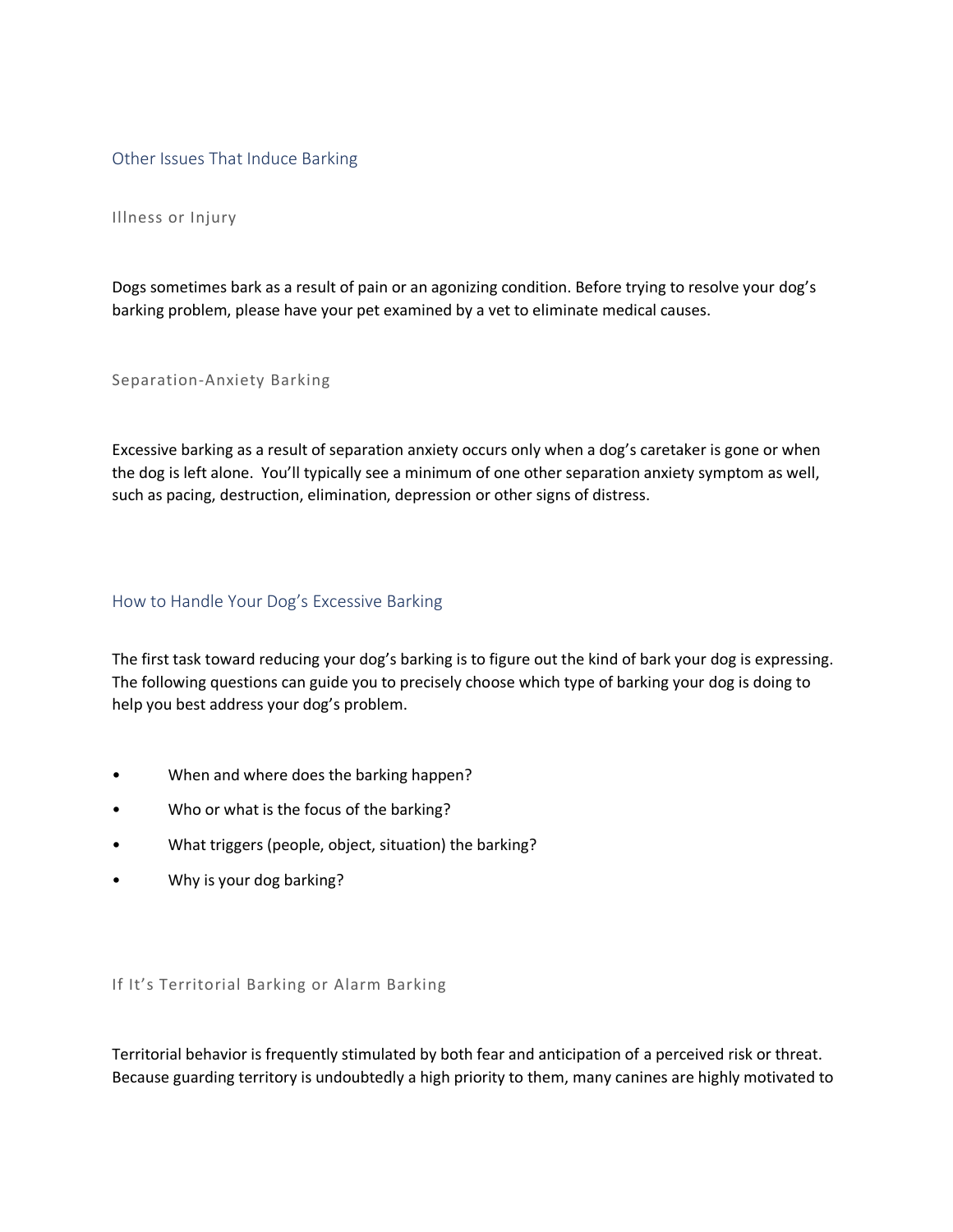bark once they detect the approach of strangers or animals near familiar places, such as their homes and yards.

This top level of motivation implies that when barking territorially, your dog might disregard uncomfortable or punishing responses from you, like scolding or yelling. Even if the barking itself is reduced by punishment, your dog's motivation to protect his territory will remain powerful, and he might make an effort to control his territory differently, like biting unexpectedly.

Canines participate in territorial barking to alert others to the presence of unknown individuals or to frighten away intruders or both. A dog might bark when he sees or hears people coming over to the door, the mail carrier delivering the mail and the maintenance person examining the gas meter. He might also respond to the sights and sounds of people and dogs passing by your house.

Some dogs get particularly riled up when they're in the car and see people or dogs go by. You need to be able to judge from your dog's body posture and actions whether he's barking to say "Welcome, come on in!" or "Go away. You're not welcome here!"

To treat territorial barking, your dog's motivation must be reduced as well as his chances to defend his territory. To handle your dog's behavior, you'll need to block his capacity to see people and animals. Detachable plastic film or spray -based glass coatings can assist to obscure your dog's view of areas that he notices and guards from within your house.

Use secure, opaque fencing to encompass outside areas your pet can access. Don't allow your dog to greet folks at the front door, at your front yard gate or at your property boundary line. Rather, train him to go to another location, similar to a crate or a mat, and stay quiet until he's invited to greet properly.

Alarm barking is quite much like territorial barking in that it's triggered by sights and sounds. Nonetheless, dogs that alarm bark might do so as a result of things that surprise or upset them when they're not on familiar turf. For instance, a dog who barks territorially in response to the sight of unknown people drawing near will usually only do so when in his own home, yard or car. By comparison, a pooch who repeatedly alarm barks might vocalize when he sees or hears unknown people drawing near elsewhere, too.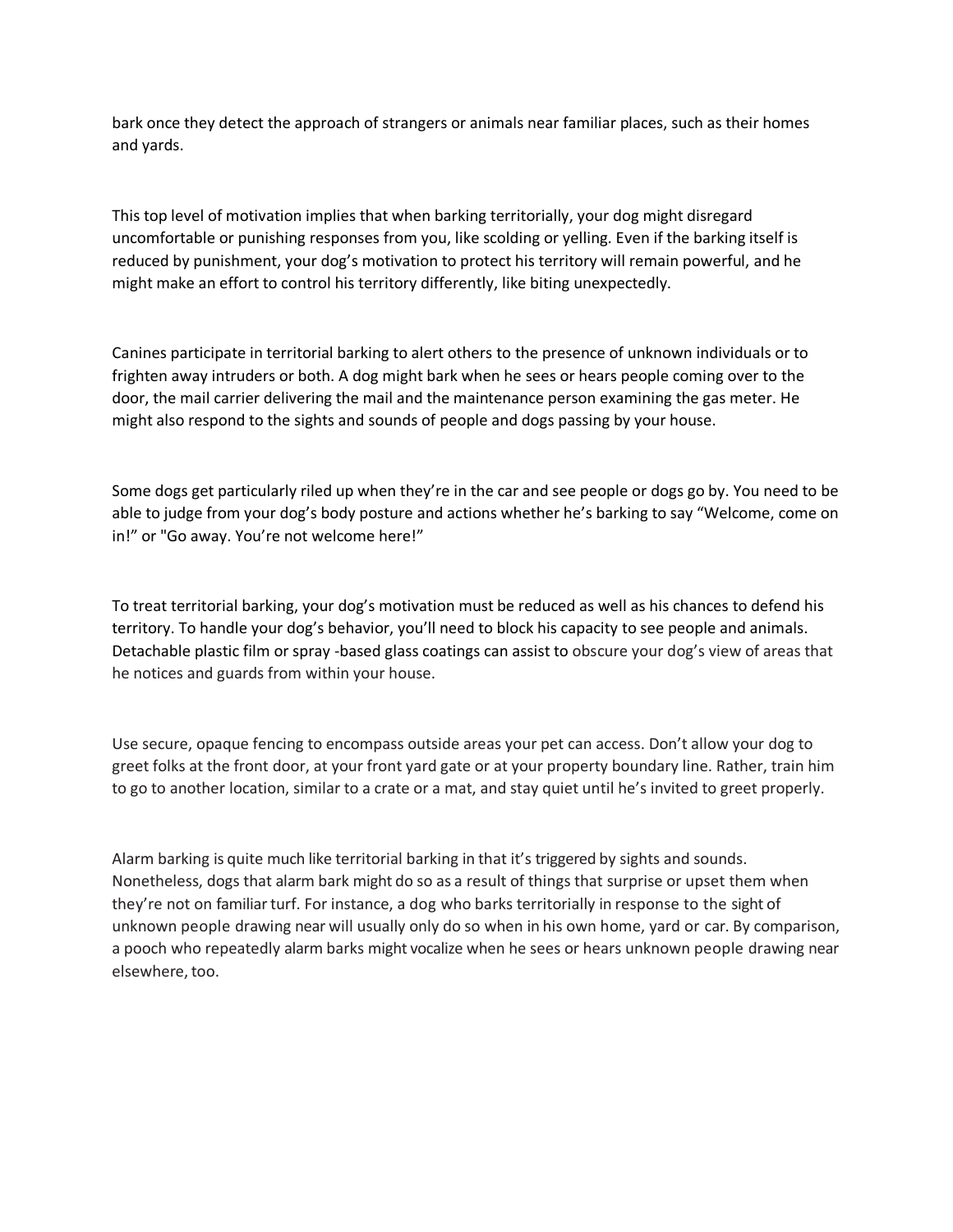#### "Quiet" Training

If your dog carries on alarm bark or bark territorially, in spite of your efforts to bar his exposure to sights and sounds that might set off his barking, try the following strategies:

Train your dog that when someone comes to the door or passes by your premises, he's allowed to bark until you say "Quiet." Let your dog bark three times. Then say "Quiet." Avoid yelling. Just say the command clearly and with ease. Then go to your pet, gently hold his muzzle closed with your hand and repeat "Quiet." Release your dog's muzzle, step away, and call him away from the door or window. Then ask him to sit and present him a treat.

If he sits beside you and stays quiet, continue to keep giving him frequent goodies for an additional couple of minutes, until whatever triggered his barking has vanished. If your dog resumes barking instantly, repeat the abovementioned sequence. Do the same outdoors if he barks at passersby when he's in the yard.

If you like not to hold your dog's muzzle or if doing so has a tendency to frighten your dog or make him struggle, you can seek a different method. When your dog barks, approach him, smoothly say "Quiet," and then prompt his silence by giving him a steady flow of tiny, pea-sized treats. After enough practice of this sequence, over a couple of days or more of coaching, your dog will begin to determine what "Quiet" signifies.

You'll know that he's catching on if he regularly stops barking when he hears you say "Quiet." At this time, you can gradually prolong the time between the cue, "Quiet," and your dog's treat. Over several repetitions, progressively increase the time.

If the "Quiet" method is unproductive after 10 to 20 tries, then let your dog to bark 3 to 4 times, calmly say "Quiet," and then right away produce a startling noise by shaking a set of keys or an empty soda can stuffed with pennies. If your dog is successfully startled by the sound, he'll stop barking.

The moment he does, call him away from the door or window, ask him to sit, and present him a treat. If he stays beside you and stays quiet, carry on and give him regular treats for the next few minutes until whatever brought about his barking is gone. If he continues barking instantly, repeat the sequence.

If this process doesn't work after 10 to 20 attempts, seek professional help.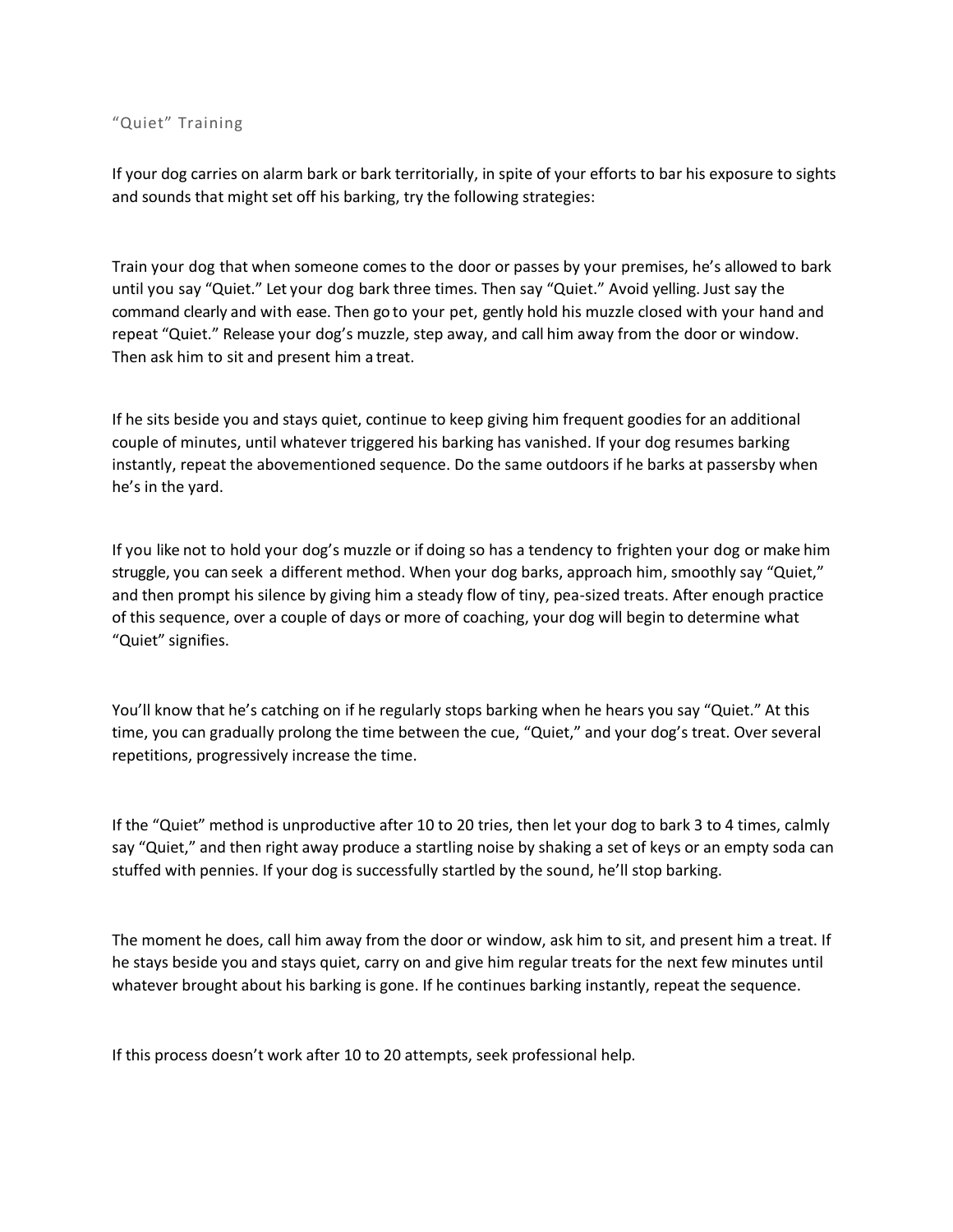If your dog barks at people or other dogs during walks, draw attention away him with special treats, like chicken, cheese or hot dogs, before he starts to bark. Show your dog the doggie snacks by holding them in front of his nose and encourage him to nibble at them while he's walking past a person or dog who'd normally trigger him to bark. Some dogs do best if you ask them to sit as people or other dogs pass. Other canines would rather move. Make sure you compliment and reward your dog with treats whenever he decides not to bark.

If your dog usually barks territorially in your vehicle, teach him to ride in a crate while in the car. Riding in a crate will limit your dog's view and decrease his motivation to bark. If crating your dog in your car isn't achievable, try having your dog wear a head halter inside the car instead.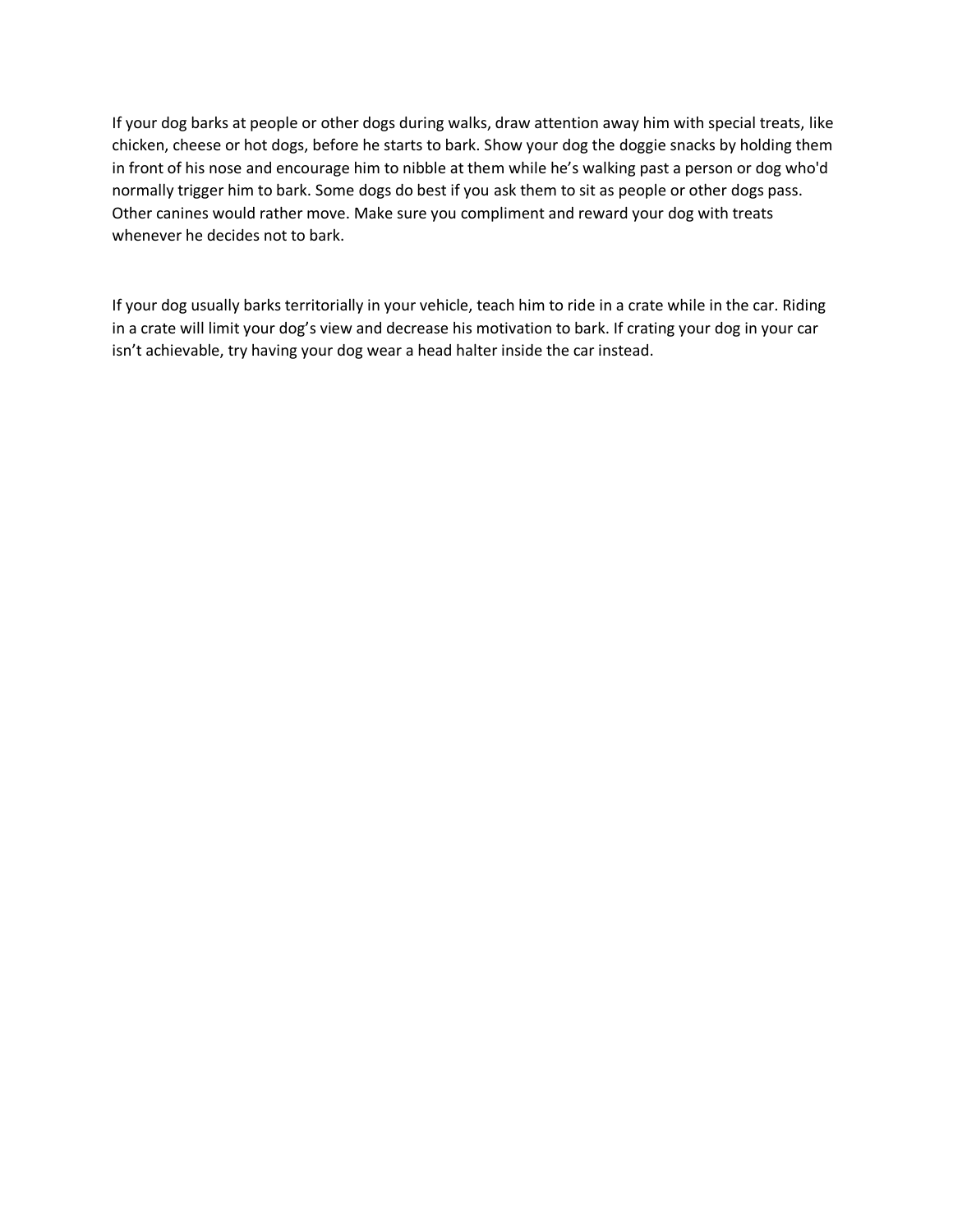# CHAPTER TWO

#### Training Your Dog to Reduce Barking

To reduce your dog's excessive barking, it helps to teach your dog a definite set of behaviors to do when visitors come into your home so that he has fewer chances to alarm bark. Additionally, when your dog performs his new behaviors and receives rewards, he'll learn that people coming into your home is a good thing.

Prior to training your dog to go to a spot and stay there when a door opens, you have to educate him how to "sit" or "lie down" and then how to "stay." After your pooch has learned these skills, your training to "spot" may begin.

Look for a specific place in your home where you'd like your pet to go when visitors come to the door. If possible, pick a spot that's at least eight feet away from the front door but still within your sight. It might be an area at the top of a set of stairs, inside the doorway of another room, your dog's crate, or a rug positioned at the far corner of an entryway.

State "Go to your spot," let him see his treat, and then throw the treat onto the spot where you'd like him to go and stay. Do this sequence 10 to 20 times. By the tenth time, pretend-throw the treat to make your dog begin to move toward the spot on his own. As soon as he's standing on his spot, throw him the treat. As he catches on, you can stop making the fake throwing action with your arm and just give him the command, "Go to your spot." Then wait until he does and reward him.

Once your dog is reliably going to his spot, change your position when you send him there. Practice cueing him to go to his spot from several angles and distances. For instance, say "Go to your spot" when you're standing just a couple of steps left of it. After a few repetitions, move a couple of steps to the right of the spot and say, "Go to your spot" from there. Then move to another part of the room, then another, and so on and so forth. In the end, practice standing by the front door and asking him to go to his spot, just as you might when guests arrive.

Once your dog masters going to his spot, start training him to sit or down when he gets there. As soon as your dog's rear end hits the floor on the spot, reward him with another (maybe a different) tasty treat. Then "give him another cue (you can use "Yes" or "Okay") and let him move off the spot. Execute these steps at least 10 times per training session.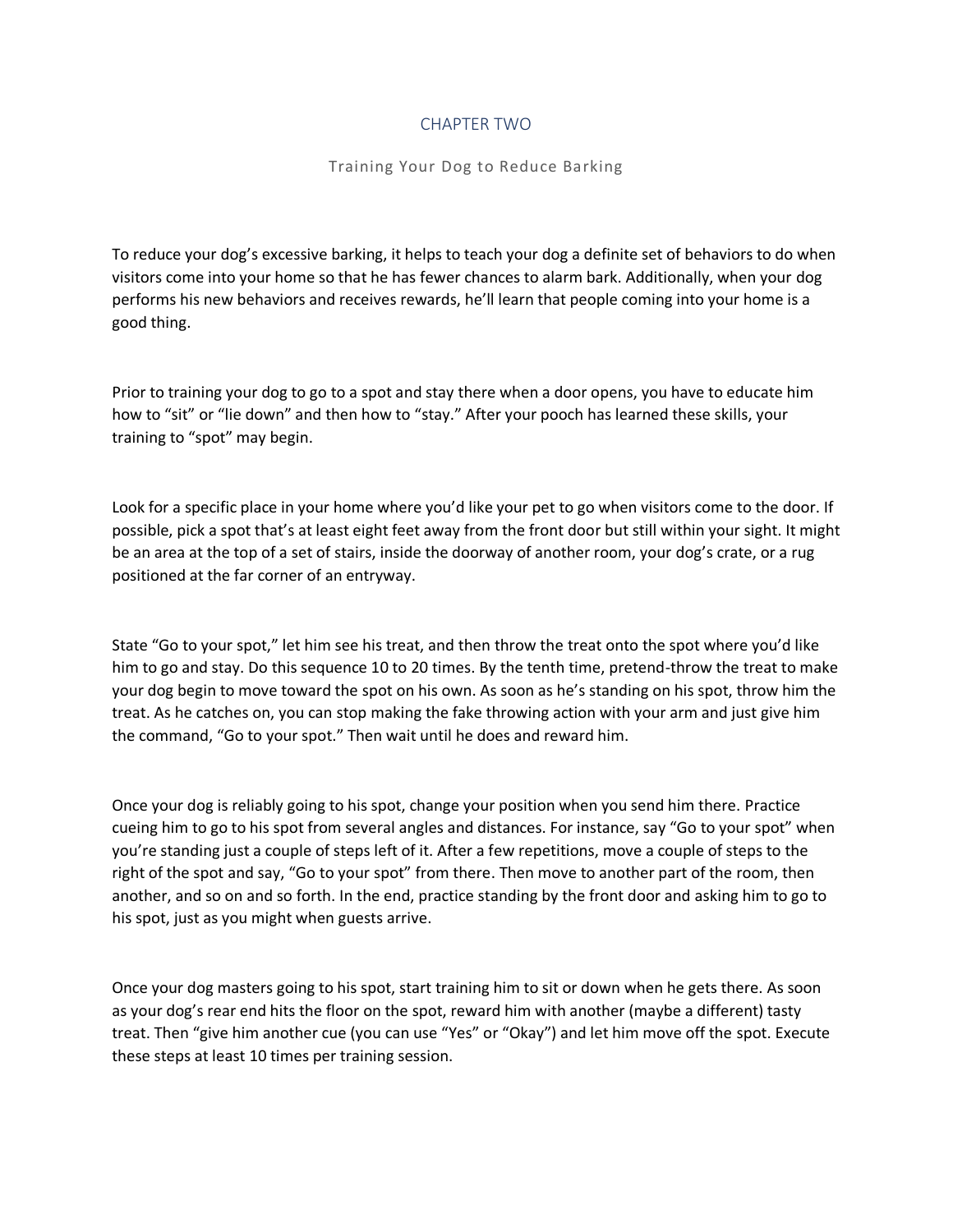Now, you may add stay into your exercise. Stand next to your dog's spot. Ask him to sit or lie down, say "Stay" and wait for a second. When he executed your command, praise him with a cue word and give him a treat. After you deliver the treat, say "Okay" to release your dog from the stay and motivate him to get off the spot. Do this sequence at least 10 times every training session.

Progressively increase from one second to several seconds but change the time so that sometimes you make the exercise easy (a shorter stay) and on other occasions, you make it hard (a longer stay). If your pooch starts to get up before you say your affirmative cue word, say "No" (or any cue word you'd like to represent 'no') and immediately ask him to sit or lie down on his spot again. Then make the exercise a little easier the next few times by asking your dog to hold the stay for a shorter time. Steer clear of pushing your dog to accelerate the progress or testing him to see how long he can hold the stay before getting up. This practice just sets your dog up to fail.

## Succeeding Steps with His Other 'Humans'

The next step in "Go to Your Spot" training is to recruit friends and family to help you conduct mock practice visits. Arrange to have someone come to the door. You will work with your dog to help him stay on his own.

Be prepared! This will likely take some time before he actually gets the drill. When you open the door, one of two things can happen.

• Scenario A: Sometimes you leave your dog there on his spot while you talk to the person at the door, as if your visitor is a courier or delivery person. Your dog never gets to say hello. (However, you, the person or both of you should frequently toss treats to your dog to reward him for staying.)

Scenario B: At other times, invite the visitor in. Wait until the person sits down somewhere, and then release your dog to join you and your visitor.

When you have a friend help you with a mock visit, be sure to rep eat the scenario over and over, at least 10 to 20 times. Practice makes perfect. With each repetition, it will become easier for him to do what you expect because he'll be less excited by the whole routine— especially when it's the same person at the door, over and over again.

Continue to recruit people to help you practice "Go to Your Spot" exercises until your dog reliably goes to his spot and stays there until you release him with your cue word. At this point, your dog should be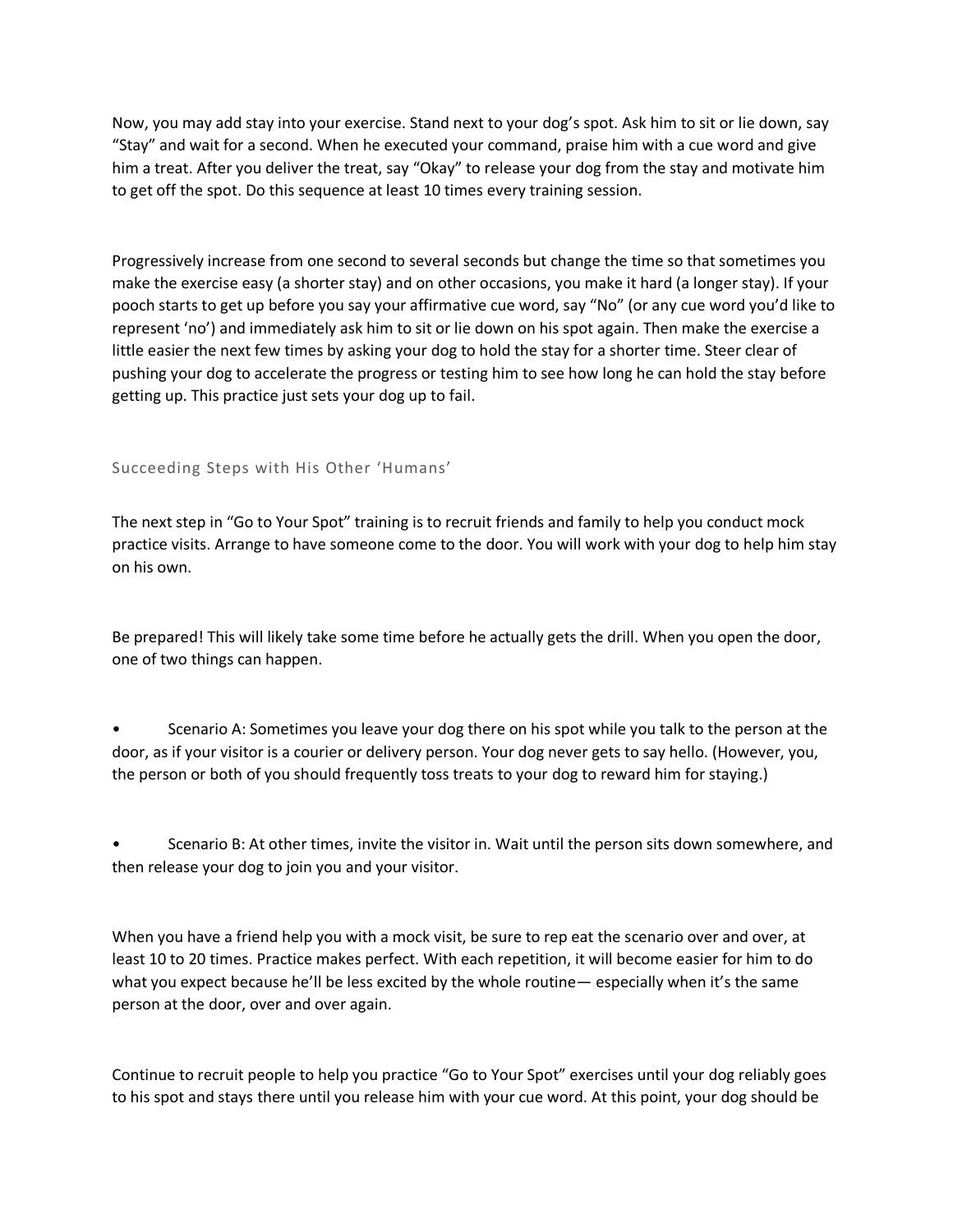able to perform his new "Go to Your Spot" skill perfectly about 90% of the time during training sessions. The toughest part for your pooch is to go to his spot and stay there in real-life situations; when he hasn't been able to do a few warm-up repetitions.

To prepare your dog for times when real visitors arrive, ask friends who are acquainted with your dog to drop by randomly when you're home. Then ask other friends who don't know your dog well to drop by, too. With plenty of practice, your dog will be able to go to his spot and stay there, even when neither of you knows who is at the other side of the door.

Eventually, when real visitors come to your home, you can ask your dog to go to his spot as soon as they knock or ring the doorbell. After letting your visitors in, ask them to sit down. Wait about a minute before releasing your dog from his spot to greet them. You may put t your dog on a leash if you think he might jump on your visitors or behave aggressively. After a minute or two of allowing your dog to greet people, ask him to lie down at your feet and stay. Give him something to keep him busy,

If you repeat the ritual above for a while, your dog should learn to settle down calmly when guests visit your home.

## Greeting Barking

In lieu with the "spot" training associated with visitors, dog owners should also learn and train their dogs about greeting barking. If your dog barks at people coming to the door, at people or dogs walking by your property, at people or dogs he sees on walks, his barking is accompanied by whining, tail wagging and other signs of friendliness, your dog is probably barking just to say "Hello.". He most likely barks the same way when family members come home.

• Keep greetings low key. Train your dog to sit and stay when meeting people at the door so that he has something to do instead of barking. This will reduce his over excitement.

• If your dog likes toys, keep a favorite toy near the front door and encourage him to pick up the toy before he greets you or your visitors. If he learns to hold a toy in his mouth, he'll be less inclined to bark. Although, he may still whine.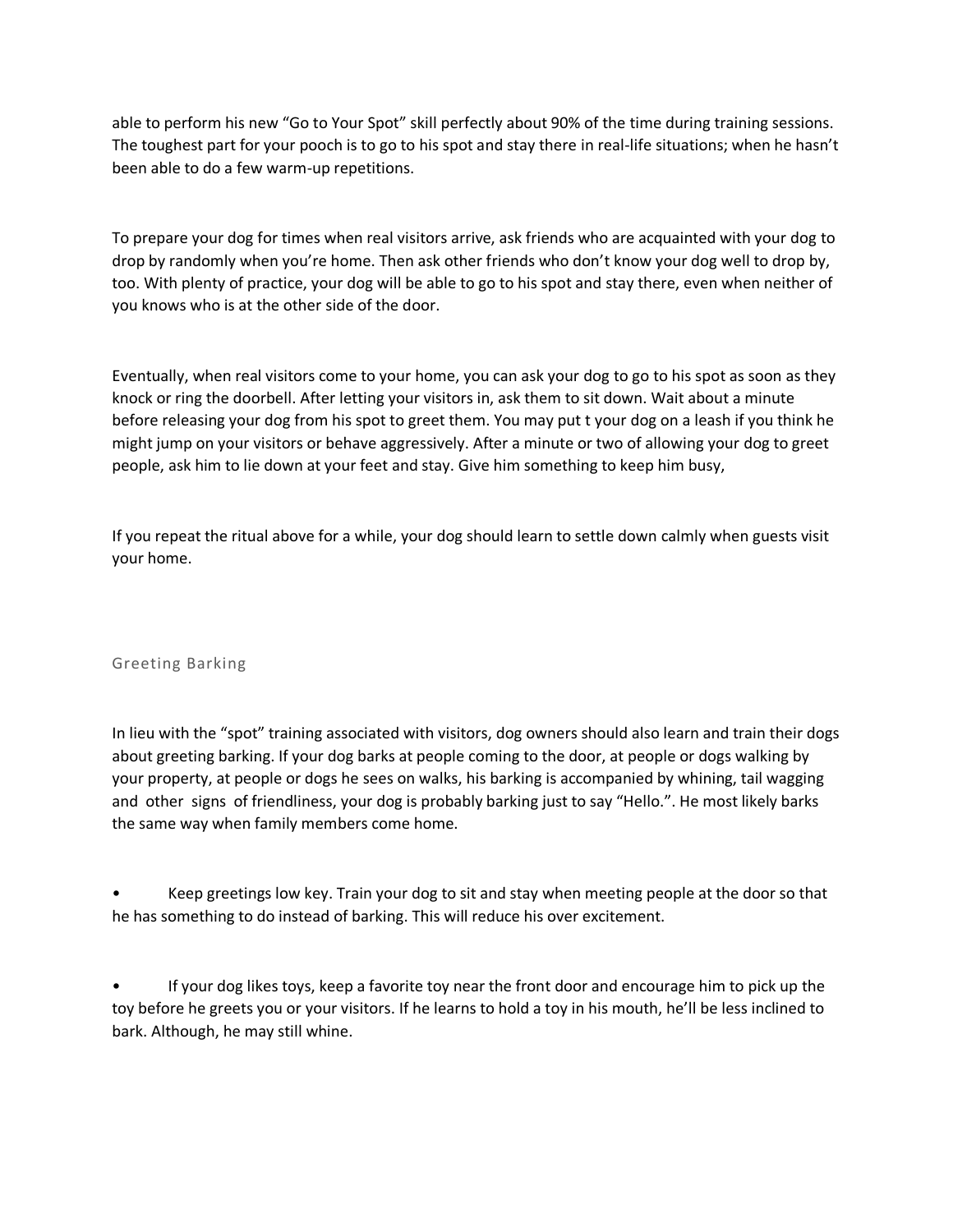• On walks, teach your dog that he can walk calmly past people and dogs without meeting them. To do this, distract your dog with special treats.

# Steps to Take to Reduce Excessive Dog Barking

One reason that it's so easy to live with canines is that they are one of the most expressive creatures in the world. They find a way to let their humans know what they need. Although, they often do this by barking or whining.

It's not pretty, however, when your dog barks to demand anything and everything, needed or not. This pattern of barking does not happen by accident. A demanding, noisy dog has been taught to be this way (normally, not in purpose). To get your dog to stop, you'll need to consistently not reward him for barking. Don't try to figure out exactly why he's barking. Ignore him instead.

Treatment for this kind of barking can be tough because, most of the time, dog parents unwittingly reinforce the behavior—sometimes just with eye contact, touching, scolding or talking to their dogs. To canines, all of these human behaviors can count as rewarding attention. Try to use crystal-clear body language to convey to him that his attention-seeking barking is inappropriate and going to fail.

To achieve this, try your best to never reward your dog for barking at you again. Sometimes, it's easier to avoid problems by eliminating the things that cause your dog to bark. If your dog barks to ask you to retrieve his toys from under the sofa, block the space so that the toys don't get stuck beyond his reach. If your dog barks at you when you're talking on the telephone or working on the computer, give him a tasty chew bone to occupy him before he starts to bark.

# Compulsive Barking

Dogs occasionally become compulsive barkers, meaning they bark in situations that aren't considered normal or they bark in a repetitive, fixed or rigid way. If your dog barks repeatedly for long periods of time, apparently at nothing or at things that wouldn't bother other dogs, such as shadows, light flashes, mirrors, open doors, the sky, etc., you may have a compulsive barker.

If your dog also does other repetitive behaviors like spinning, circling or jumping while barking, he may be a compulsive barker. To help reduce compulsive barking, you can try changing how you confine your dog. For instance, if your dog is tied or tethered, you can switch to keeping him loose in a safe fenced area, or if he's left alone for long periods of time, you should increase exercise, mental stimulation and social contact.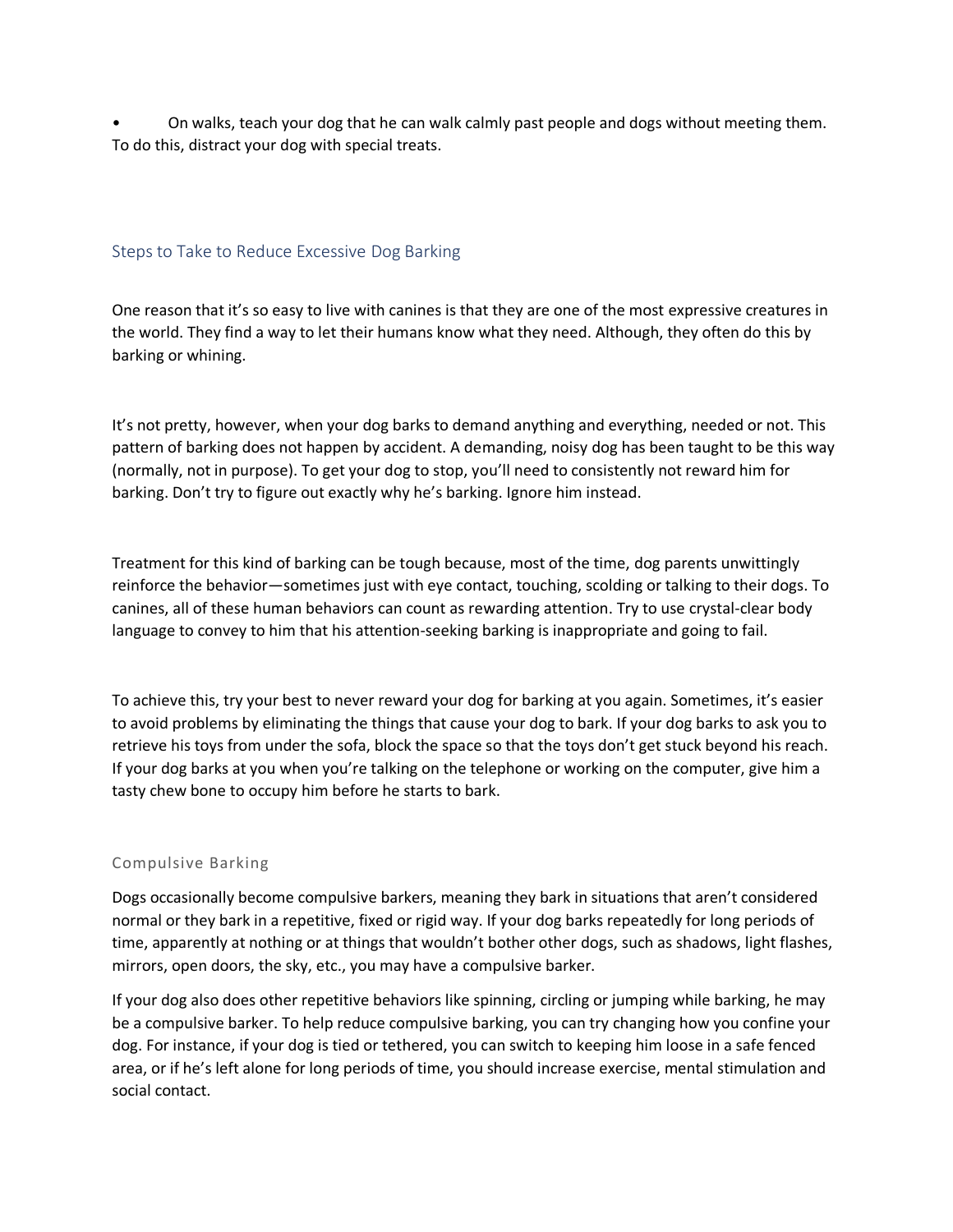# *Ultrasonic Trainer*

*One effective and convenient tool to help train your dog to curb barking and other undesirable behavior is an electronic gadget designed to instantly catch your dog's attention, for training purposes. This compact hand-held device produces a special sound above the range of human hearing, but well within the hearing range of dogs. To learn more about this tool to break your dog's barking habit, visit this exclusive link for a special deep discount:*

# [LEASHESOPTIONAL.COM/barksave](https://www.leashesoptional.com/barksave)

#### Anti-Bark Collars

A variety of devices are designed to teach dogs to curtail barking. Most often, these are collars that deliver an unpleasant stimulus when your dog barks. The stimulus might be a loud noise, an ultrasonic noise, and a spray of citronella mist or a brief electric shock. The collars that deliver noise are ineffective with most dogs. One study found that the citronella collar was at least as effective for eliminating barking as the electronic collar and was viewed more positively by owners.

Virtually all dogs become "collar-wise," meaning that they learn not to bark while wearing their antibark collars but revert to barking when they're not wearing them. Collars that work on a microphone system to pick up the sound of a dog's bark should not be used in a home with more than one dog because any bark from a dog can activate the collar.

Anti-bark collars are punishment devices and are not recommended as a first choice for dealing with a barking problem. This is especially true for barking that's motivated by fear, anxiety or compulsion. Before using an anti-bark collar, seek the help of your vet.

What NOT to Do

• Do not encourage your dog to bark at sounds, such as pedestrians or dogs passing by your home, birds outside the window, children playing in the street and car doors slamming, by saying "Who's there?" or getting up and looking out the windows.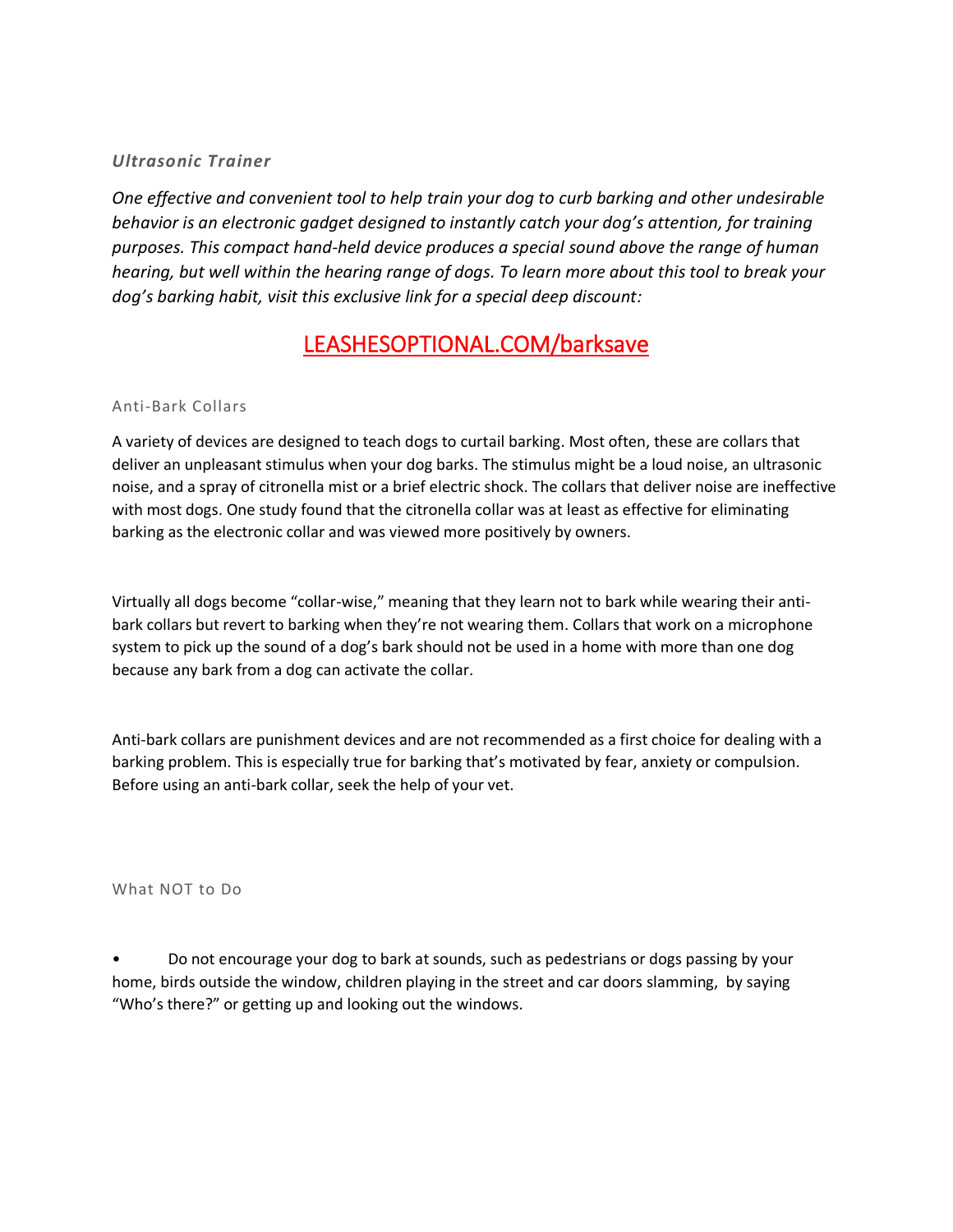• Do not punish your dog for barking at certain sounds, like car doors slamming and kids playing in the street, but then encourage him to bark at other sounds, like people at the door. You must be consistent.

• Unless a veterinary behaviorist advises you to do otherwise, never use punishment procedures if your dog is barking out of fear or anxiety. This could make him feel worse and, as a result, his barking might increase.

• Never use a muzzle to keep your dog quiet for long periods of time or when you're not actively supervising him. Dogs can't eat, drink or pant to cool themselves while wearing muzzles, so making your dog wear one for long periods of time would be inhumane.

• Never tie your dog's muzzle closed with rope, cord, rubber bands or anything else. Doing this is dangerous, painful and inhumane.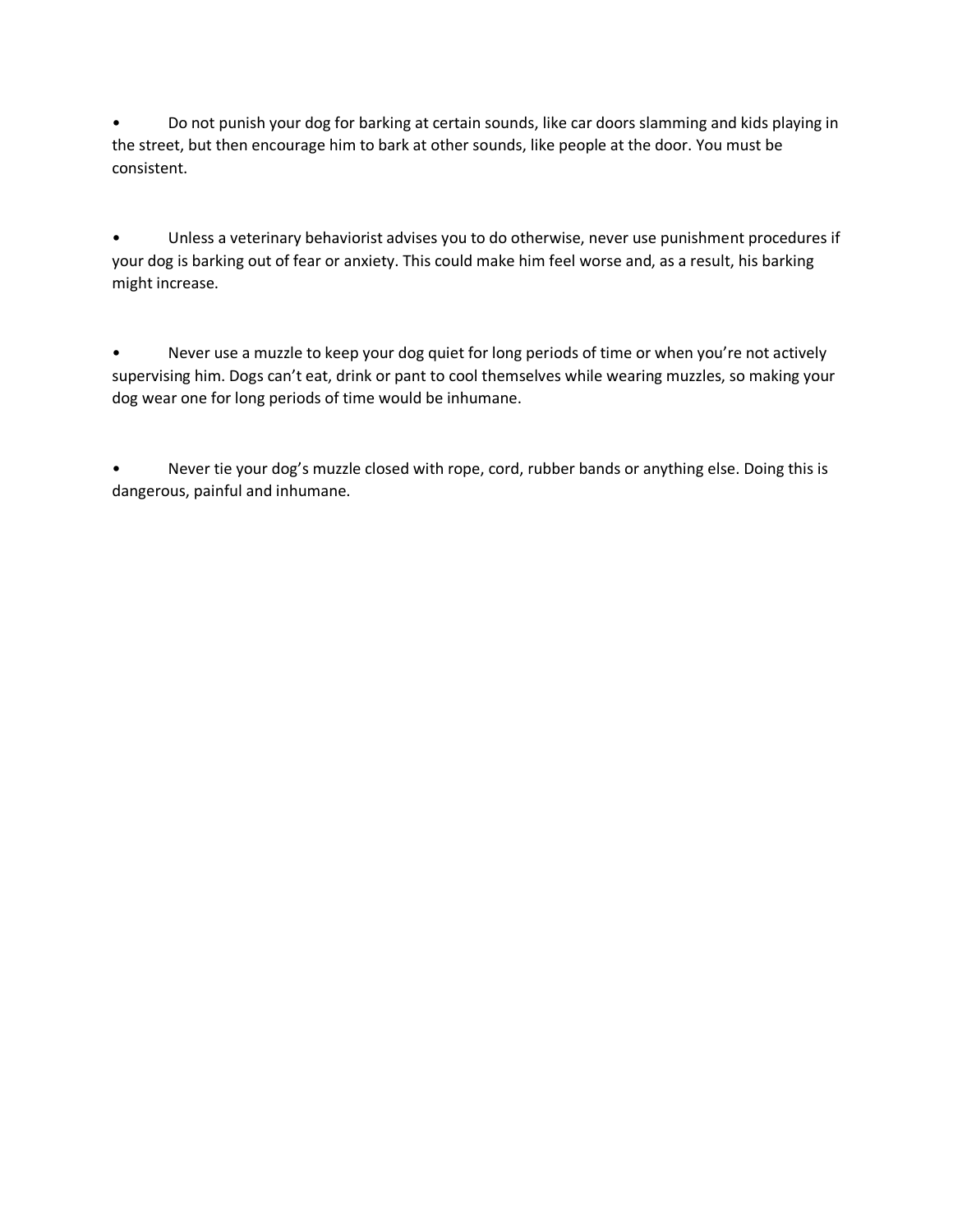# CHAPTER THREE

# Curbing the Instinct of Barking

Barking is a natural form of canine communication. As with many behavior problems, sometimes the natural instincts develop into unacceptable behavior.

To curb the instinct, you have to determine why your dog is barking. This chapter will provide help to determine the root of the behavioral barking.

# *Ultrasonic Trainer*

*One effective and convenient tool to help train your dog to curb barking and other undesirable behavior is an electronic gadget designed to instantly catch your dog's attention, for training purposes. This compact hand-held device produces a special sound above the range of human hearing, but well within the hearing range of dogs. To learn more about this tool to break your dog's barking habit, visit this exclusive link for a special deep discount:*

# [LEASHESOPTIONAL.COM/barksave](https://www.leashesoptional.com/barksave)

• Nuisance barking. The primary reason for nuisance barking is to get your attention. This behavior interrupts meals, phone calls, and quiet leisure time. Seemingly, your dog is bored and desires some stimulation.

• Remove the cause and effect. If your dog barks to command you, don't respond. If your dog barks at you and you pick up the ball and play fetch, your dog has now trained you. Change the pattern. If your dog barks at you, perform three to five minutes of obedience commands, and then (if your dog cooperates) play.

The harder your dog tries to make a certain point, the further away she should be from achieving the goal. Repeated barking should be met with removal from the social situation (crated).

• One of the easiest ways to correct nuisance barking when your dog isn't under leash control is a bark collar. Bark collars administer an automatic correction when your dog barks. As with remote collars, bark collars come in a variety of styles and should be properly researched before purchasing.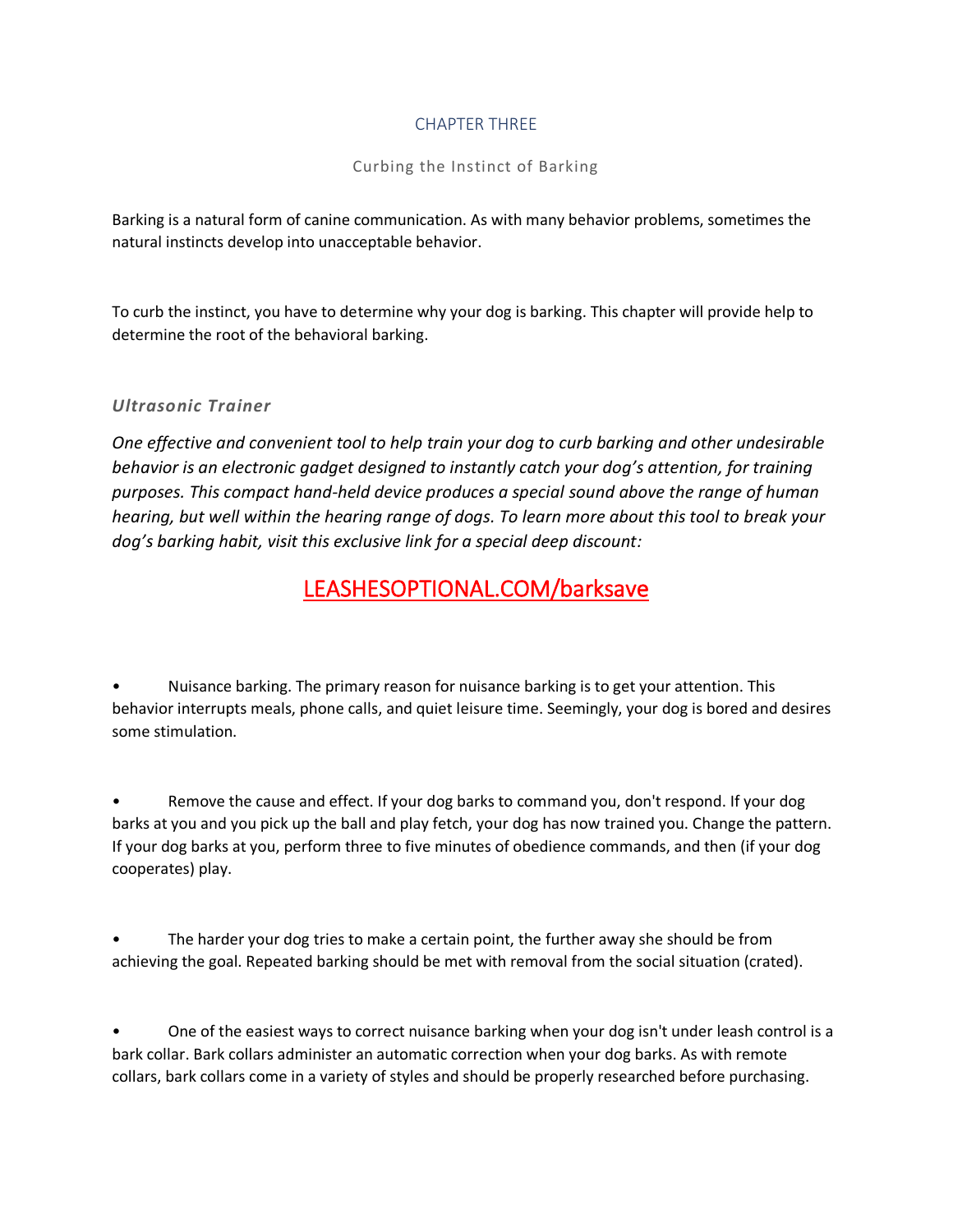Bark collars should only be used with nuisance-related barking. Using a bark collar for stress-related barking or threat barking may make the problem worse.

• Threat barking. All dogs have basic territorial instincts, stronger in some breeds than others. Barking usually stops after the threat is taken away. Boundary agitation can strengthen the response intensity and is typically a contributor to uncontrolled threat barking. Remove boundaries for boundary agitation.

• You probably will have an easier chance at changing the color of your dog's fur before you can extinguish a truly territorial dog's bark. But with proper conditioning, your dog should stop barking after the leader says enough! When your dog barks (and there is a reason to bark), praise him for the initial response. Next, tell him to "sit" to create a new thought path. If your dog continues to bark, correct with "no" and cue him with "quiet" and "sit." Praise as soon as your dog stops barking. Timing is crucial. Catch your dog on the first bark.

• Remove the visual stimulus. Prevent your dog from "patrolling" your house. If your dog insists on pacing from room to room, tether or post him with obedience commands. Reduce the intensity of the territorial response by counter-conditioning the boundary/agitation aspect of the behavior problem.

• Stress-related barking. Stress-related barking is triggered by a visual or noise stimulus that causes an anxiety response and barking. How can we tell stress barking from territorial barking? Stressrelated barking will not stop once the stimulus has passed because the resulting stress remains in the dog.

• Most stress-related barking starts as simple territorial barking. Not knowing how to properly address the barking, the owners introduce a negative stimulus like yelling, penny cans, bark collars, or spray bottles. The negative stimulus of the "quick fix" gradually attaches a negative emotional response with the territorial instinct, thus creating the barking.

• To address stress barking properly, you will have to address both the threat-barking response along with counter- conditioning to the trigger. The counter conditioning should be done when a real territorial threat (e.g., visitor) is not present. A strong foundation as a leader will be essential for your dog to defer to your redirection.

When Barking Becomes a Nuisance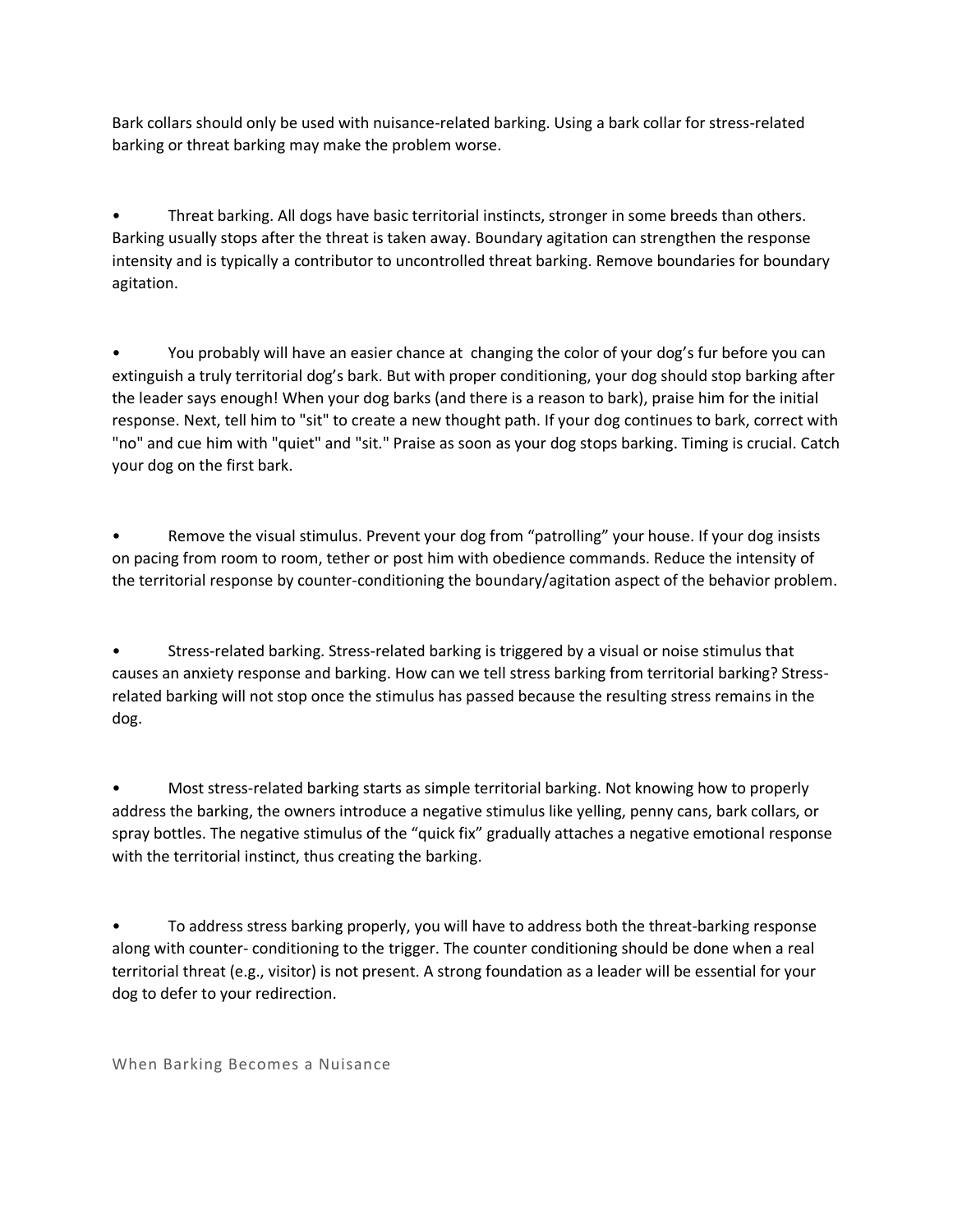Barking is a natural way for dogs to express themselves -- it's a component of their language. Nobody would ever dream of "training away" or "punishing away" a feline that meows or a horse that whinnies. However, many people think that dogs shouldn't be permitted to bark or growl.

First of all, you must realize and accept that dogs also have a language, and that a part of that language is to produce sounds. It's as simple as that. But considering that, it must be admitted that vocal expressions in dogs can produce powerful dimensions and can be an issue for their surroundings including the people in the neighborhood.

The main element to obtaining a solution to this is to learn to identify the point where barking has become exaggerated due to a need for attention, stress, or has changed into a "yelling" because no one listened when the dog tried to "talk" in a more normal way. It may happen in an isolated situation or it may be chronic. But in either case, if you have stress involved, it often comes out through the mouth.

No matter what the cause is, you can do something about it. You have to find the reason for the problem, what kind of barking you are confronted with, and understand the circumstances around it. Then you can identify ways to minimize the barking, remove whatever caused it, and in that way, get control of the problem.

The aim should not be to stop all barking for good. You should not be trying to take away from dogs the language they naturally have. The goal should be to get it down to a level and intensity that you can live with and that permits the dog to act in a way that is natural to him. And, of course, you need to look at your own reactions to a particular barking event since you may be over-reacting.

Increased Vocalization in Dogs

Troublesome Crying, Whimpering and Barking:

Substantial vocalization means unmanageable, excessive barking, whining or crying, often occurring at inappropriate times of the night or day. Such vocalization may be as a result of pain, illness, cognitive dysfunction syndrome (CDS), or could be associated with a decline in hearing in senior pets.

CDS is frequently linked to night waking, during which excessive vocalization takes place. Dogs that are bred for work and high energy activities may be susceptible to excess barking.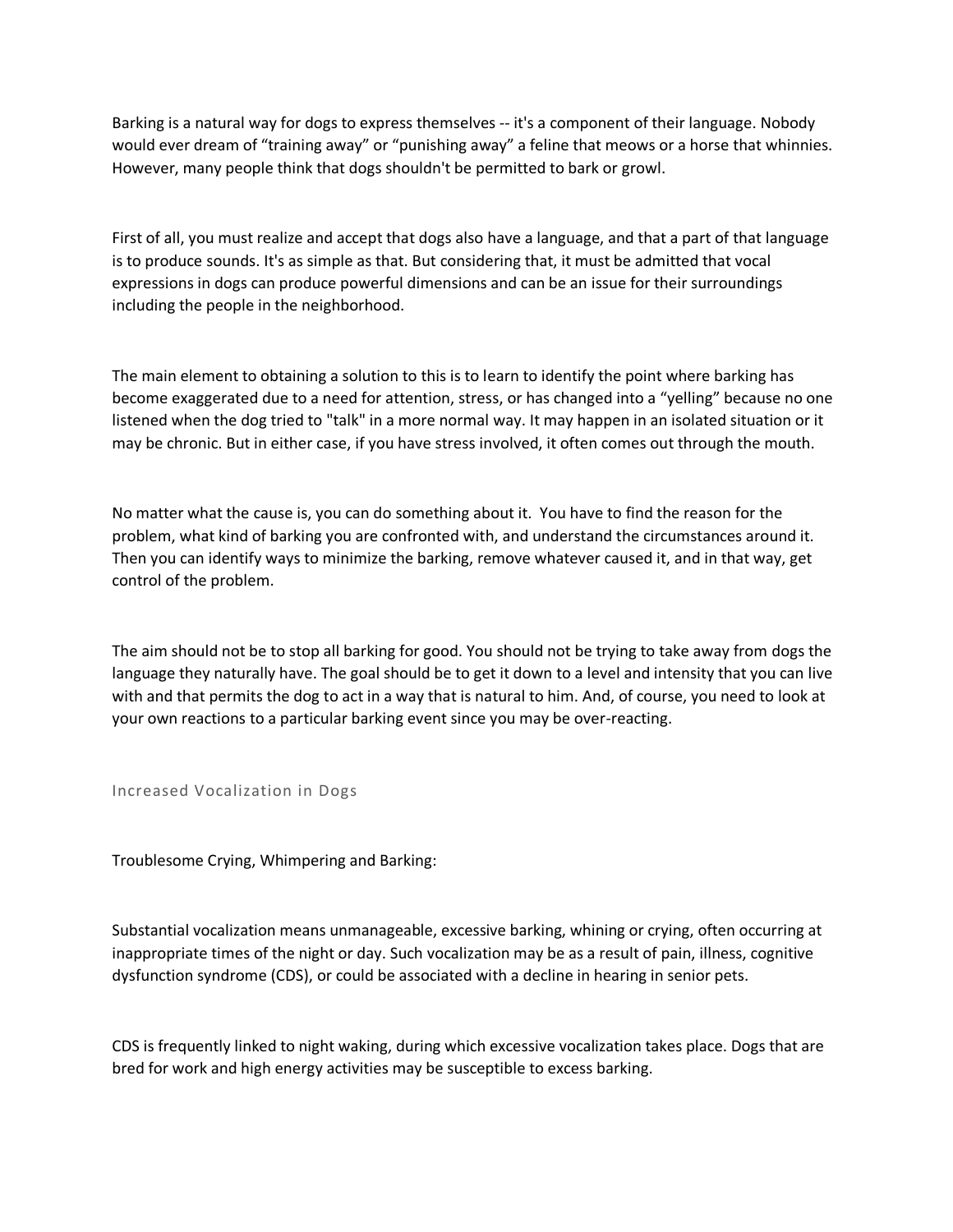Excessive barking can also be related to behavioral conditions, which may be managed by behavior modification training. Additionally, there are some breeds that are more well-known for excessive and inappropriate barking. Many breeds of terrier, like the Yorkshire and Silky terriers, are inclined to barking without cause and may make the most of behavioral modification training.

# *Ultrasonic Trainer*

*One effective and convenient tool to help train your dog to curb barking and other undesirable behavior is an electronic gadget designed to instantly catch your dog's attention, for training purposes. This compact hand-held device produces a special sound above the range of human hearing, but well within the hearing range of dogs. To learn more about this tool to break your dog's barking habit, visit this exclusive link for a special deep discount:*

# [LEASHESOPTIONAL.COM/barksave](https://www.leashesoptional.com/barksave)

Indicators and Types

Night vocalizations in senior dogs:

- Excessive barking in working-breed dogs
- Excessive barking in high energy, nervous dogs
- Vocalization brought on by pain or illness
- Vocalization troublesome to owners or others (neighbors)

Triggers:

- Health-related: disease, pain, CDS
- Anxiety or conflict
- Alarm barking as a result of novel stimuli
- Territorial warning or guarding reaction to sounds from outdoors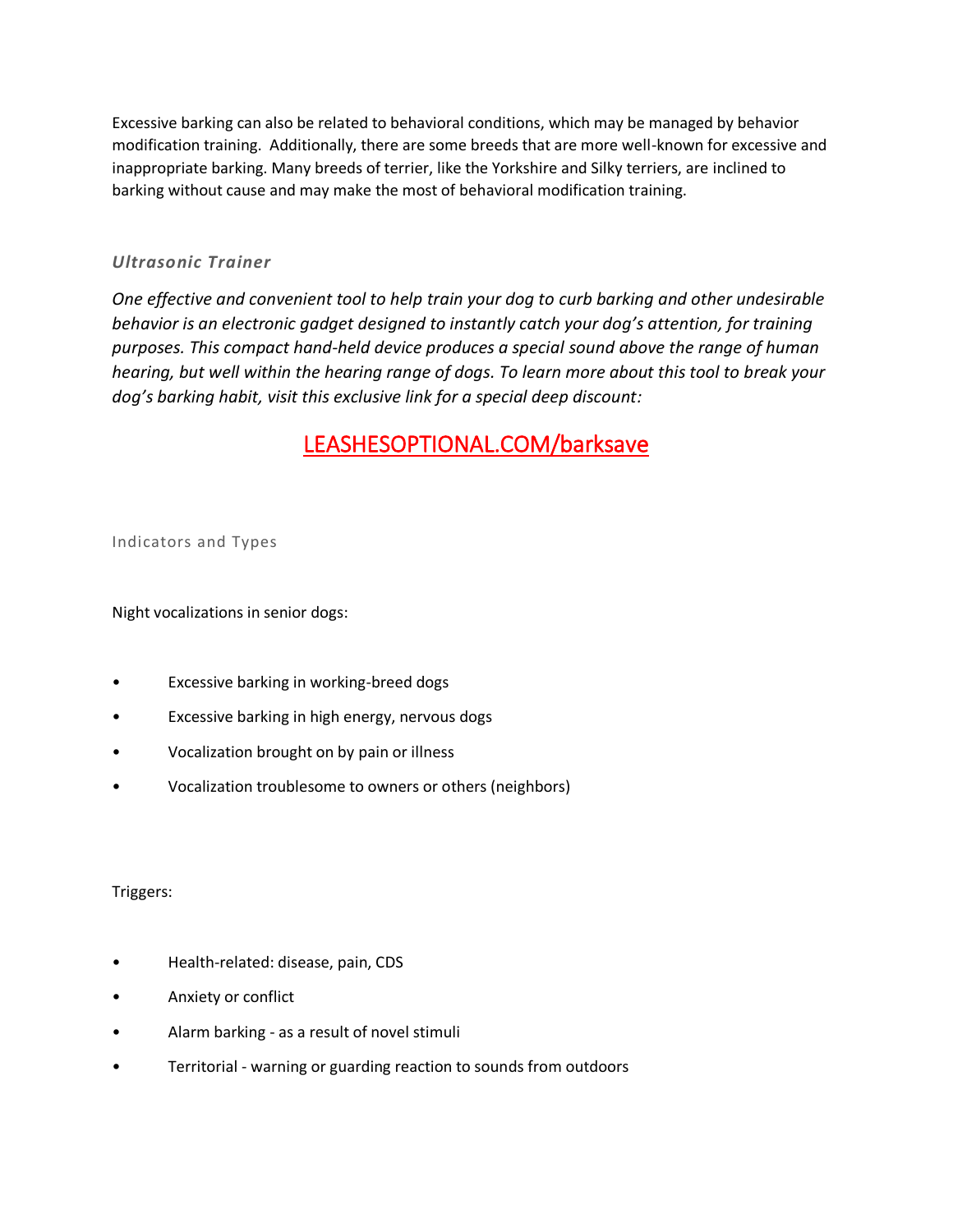• Social or attention-seeking behavior that is bolstered by verbal commands or return of owner to room

• Distress vocalization (like howling or whining) - usually because of separation from mother, family, social group or owner

- Growling may be linked to antagonistic displays
- Stereotypical behaviors or compulsive disorders
- Breed genetic characteristics

#### Diagnosis:

If your dog's increased vocalization is unusual, you will need to have health problems eliminated before considering behavior modification. The vet can perform a full medical work-up, including a chemical blood profile, complete blood count, urinalysis and electrolyte panel, plus a complete physical exam. Possible incidents that may have led to this situation is likewise considered, and a complete history of your dog's behavioral health prior to the symptoms will be considered.

It is important to rule out a non-behavioral, physical reason behind the vocalization first. Imaging can be useful for ruling out medical/neurological disorders.

#### Treatment:

A strategy must be developed which is personalized to suit your dog and your personal living situations, your household, and the sort of problem, being sure to try and resolve the underlying cause before behavioral modifications will begin.

Don't reinforce the vocalization. This consists of punishing the behavior, which is still considered to be attention. Instead, favorably reward your dog when he is calm and quiet and lead by example by remaining calm too. Also, counter-condition your dog to calm down when stimulated. Training your dog to be quiet on command will be the priority.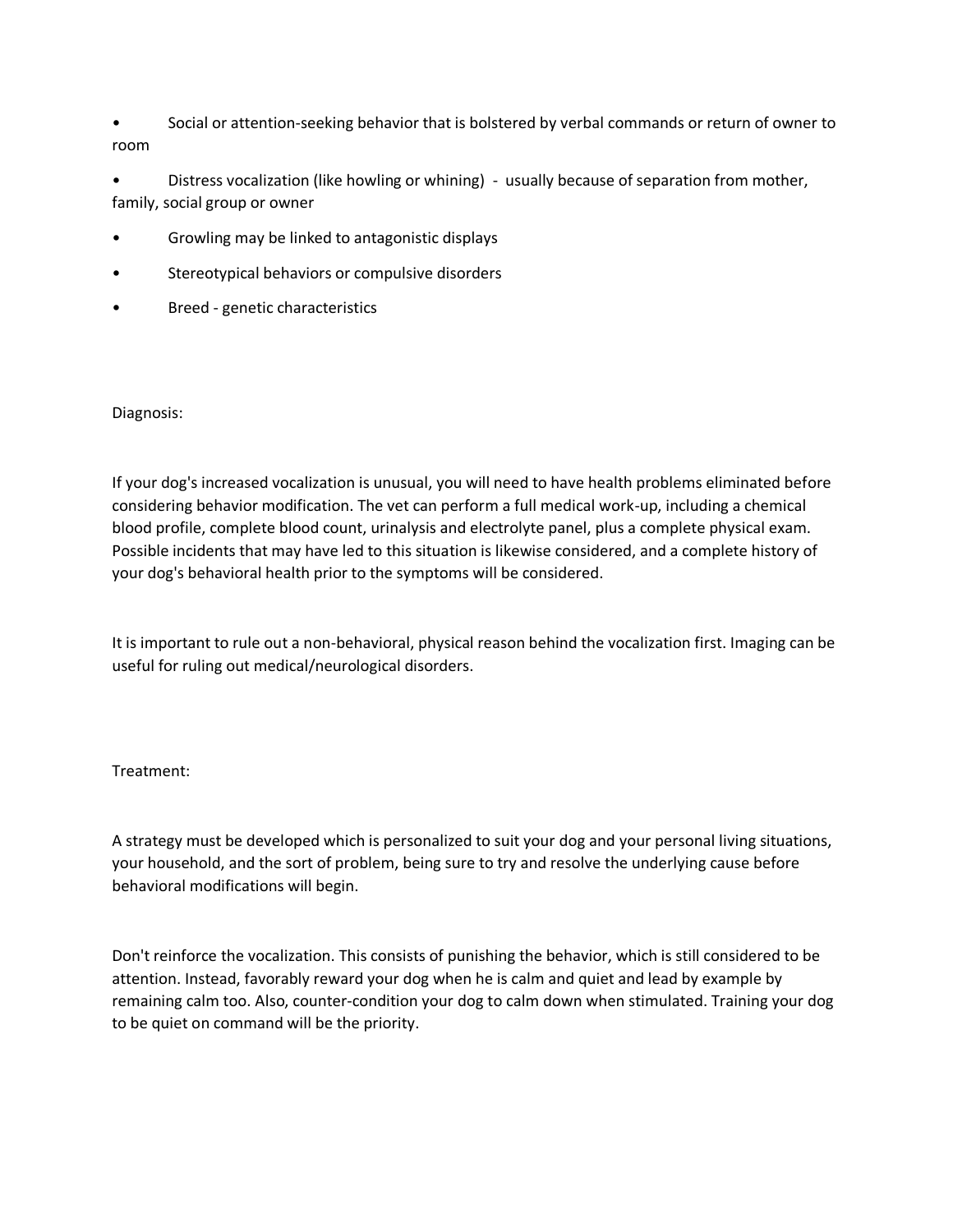To stop y our dog from becoming familiar with the attention received by barking or crying, a quiet response can be reinforced using head halters, bark-activated alarms, bark-activated citronella collars, and disruptive devices such as alarms or water sprayers. Another way that's been used to some success is to desensitize the dog to the outside stimuli using food treats until the response threshold is very high. Becoming more tuned in to the triggers that induce your dog to bark excessively will assist you to distract your dog before he becomes excited or anxious.

Medications may be advised if there's real anxiety, discord, excessive responsiveness to stimuli or a compulsive disorder.

Management:

The dog must be brought back to the vet or to a behavior specialist to change the program according to your dog's particular response. Obedience training, head halter training and quiet command training are often effective in dogs. Dogs should be habituated and socialized to a variety of stimuli and environments throughout development, including to other people and pets. This desensitizes the animal to novel experiences, reducing anxiety, and over-excitation.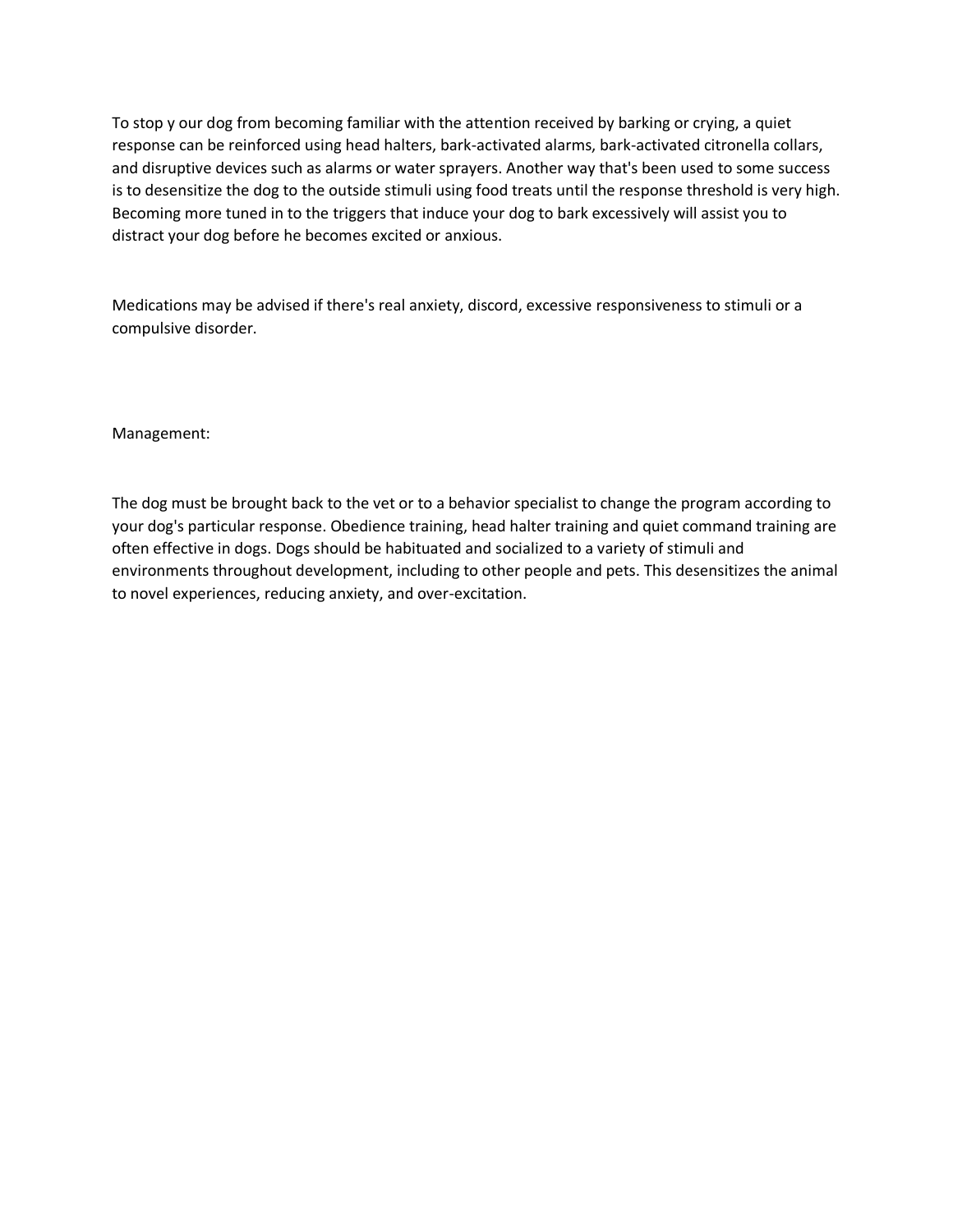# CHAPTER FOUR

Howling and Whining

Howling is one of many forms of vocal communication used by dogs and has a direct connection to barking. Just as with barking, dogs howl to get noticed, to get hold of others and to announce their presence. Some dogs also howl as a result of high-pitched sounds, like emergency vehicle sirens or musical instruments.

Howling

Issues to Rule-Out First

Separation Anxiety Howling

If your neighbors call you and tell you that your dog is howling when you are at work, your dog's extreme howling may be brought on by separation anxiety. Separation anxiety howling only takes place when a dog is left alone or else separated from his human. This type of howling is usually coupled with at least one other characteristic of separation anxiety, like pacing, destruction, elimination, depression.

Health-related Causes

Dogs sometimes howl when they're injured or unwell. If your dog starts howling or howls more than ever before, take him to a vet to eliminate sickness and injury prior to doing other things.

How to Handle Excessive Howling

Howling in Response to Sounds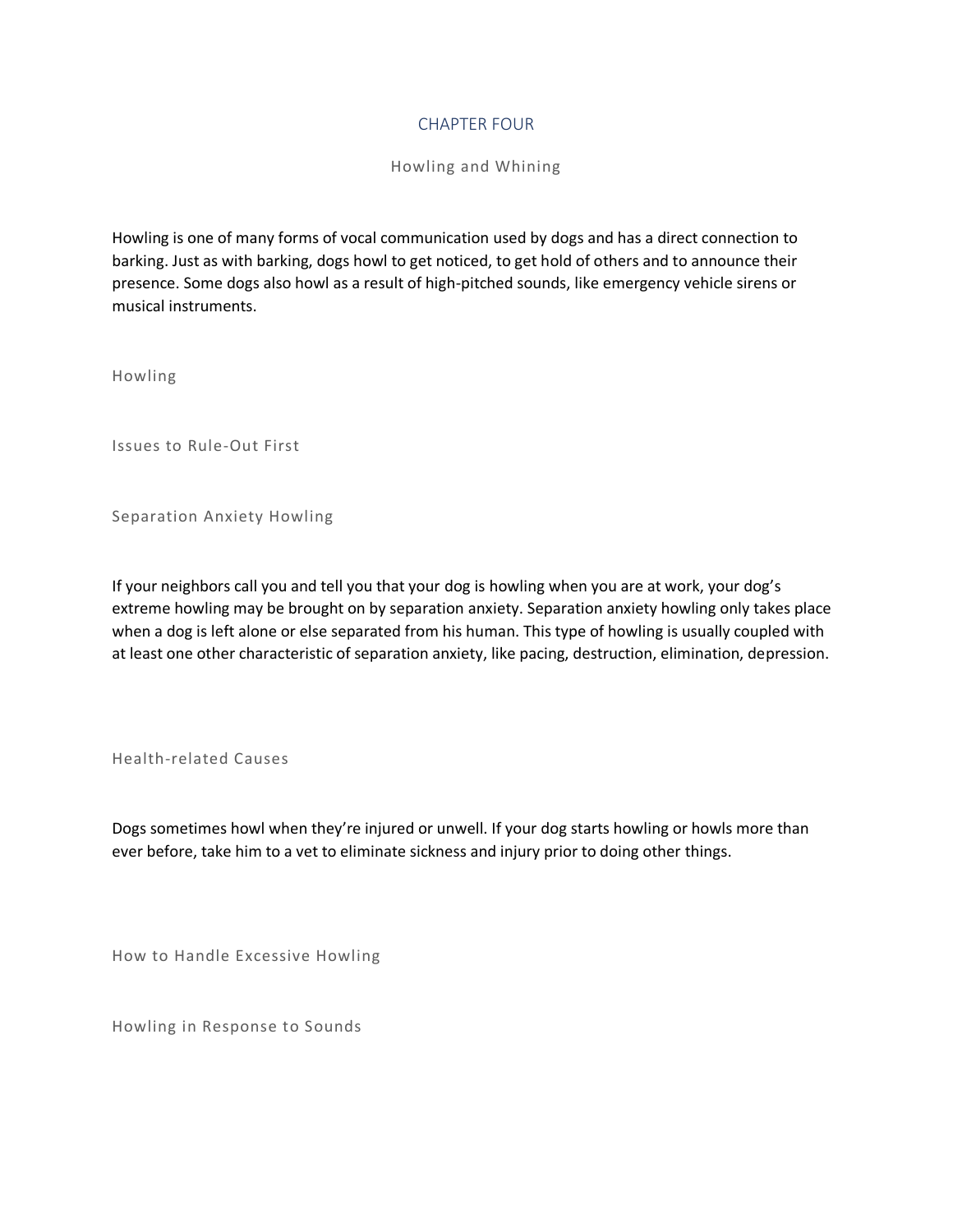If your dog howls as a result of some kind of trigger, such as another dog howling or a nearby siren, he'll most likely stop when the sound stops. This kind of howling usually isn't excessive, unless, of course, the triggers happen often. If they do, you should use desensitization and counter-conditioning to aid your dog to learn to be quiet.

## Systematic Desensitization and Counter-conditioning

When the issue is rooted in how a dog feels with regards to a particular thing, often it isn't enough to just teach him a different behavior -like to fetch a toy rather than howling, for instance. Instead, it's best to alter his motivation and feelings, which are the fundamental reasons for the behavior issue in the first place.

Systematic desensitization and counter-conditioning are two typical treatments for fears, anxiety, phobias and aggression -basically any behavior problem which involves arousal or emotions. It's often most reliable to use these two methods together when trying to solve animal behavior problems.

Some dogs discover howling can get them attention from people. If your dog howls because of this, his howling will often occur in your presence when he wants attention, food or desired objects. If your dog howls to obtain your attention or "ask" you for things he wants, like food or toys, you have to teach him a couple of things to be successful in curbing his behavior.

For starters, he must learn that howling doesn't work. Secondly, he also must learn that being quiet will work. If your dog understands that howling makes him invisible to you and being quiet earns him your attention as well as all the great stuff he wants, he'll quickly figure out how to curb his vocal behavior.

#### Disregard your Dog's Attention-Seeking Howling

To prevent accidentally rewarding your dog when he howls, completely ignore him as soon as he starts making noise. Don't look at him, touch him or speak to him. Don't make an effort to scold him either. Dogs, like kids, often find any attention rewarding -even if it's negative one. So scolding your dog might make his howling behavior worse. Just pretend your pet is invisible. If you find it hard to get this done, try folding your arms across your chest and avoiding him completely.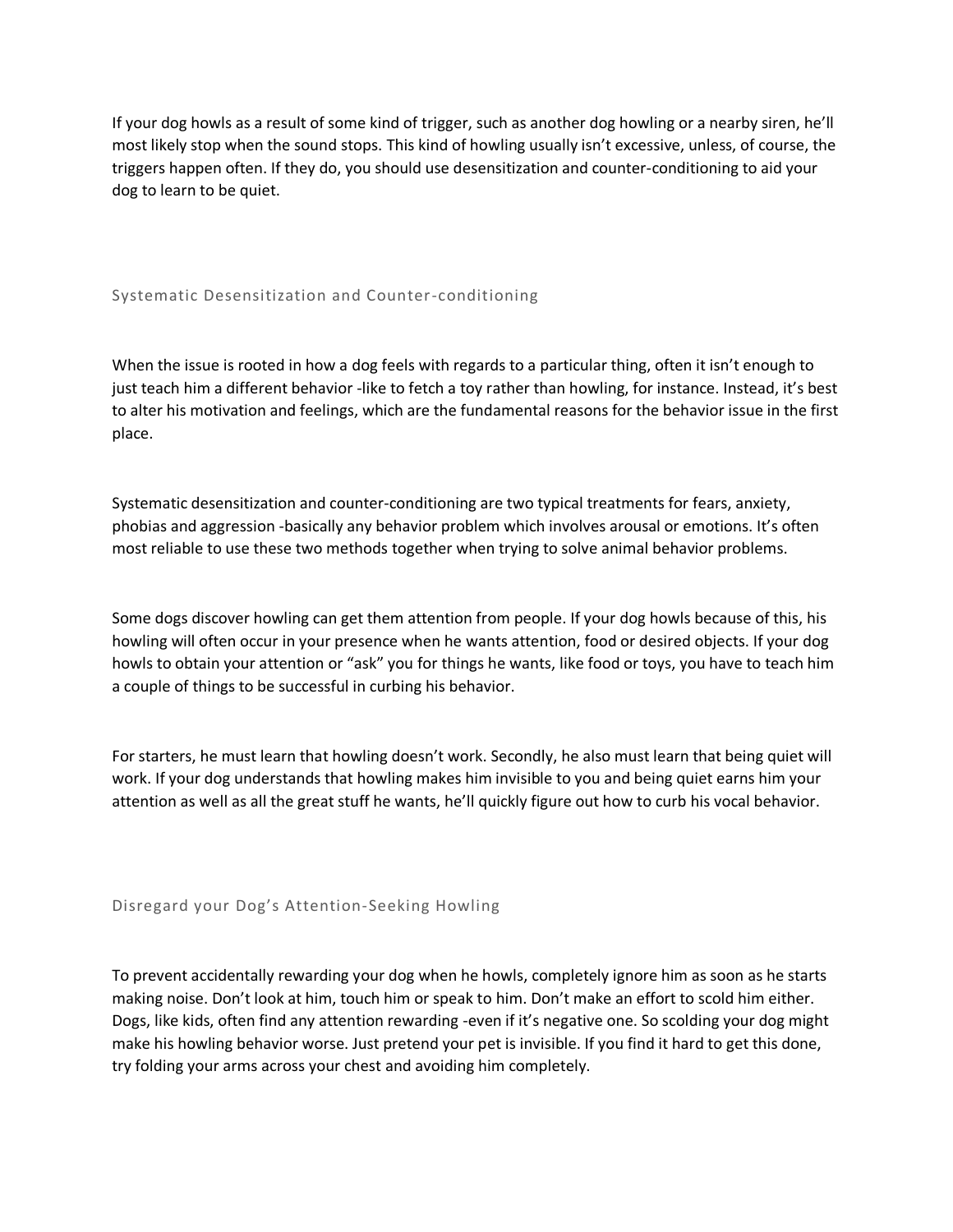Reward your Dog for being Quiet

It's very easy to forget to focus on your dog when he's being quiet. If you want your pet to learn to stop howling for attention, you'll have to reward quiet behavior. At random give your dog treats and attention when he isn't making noise. It's also advisable to make and adhere to a new rule: Your pet doesn't get anything he wants (food, toys, access to the outdoors, treats, petting, etc.) until he's been quiet for a minimum of five seconds. If your dog howls so as to get your attention, ignore him until he's quiet, as described above. Then, after few seconds of silence, you can focus on him again.

Finding Help

Because howling issues can be tough to work with, don't think twice to enlist the help of a professional.

# *Ultrasonic Trainer*

*One effective and convenient tool to help train your dog to curb barking and other undesirable behavior is an electronic gadget designed to instantly catch your dog's attention, for training purposes. This compact hand-held device produces a special sound above the range of human hearing, but well within the hearing range of dogs. To learn more about this tool to break your dog's barking habit, visit this exclusive link for a special deep discount:*

# [LEASHESOPTIONAL.COM/barksave](https://www.leashesoptional.com/barksave)

Whining

Whining is yet again, one of the many forms of dog vocal communication and has a close connection with barking. Dogs most often whine when they're seeking attention, when they're excited, when they're anxious or when they're trying to appease you.

Why Do Dogs Whine?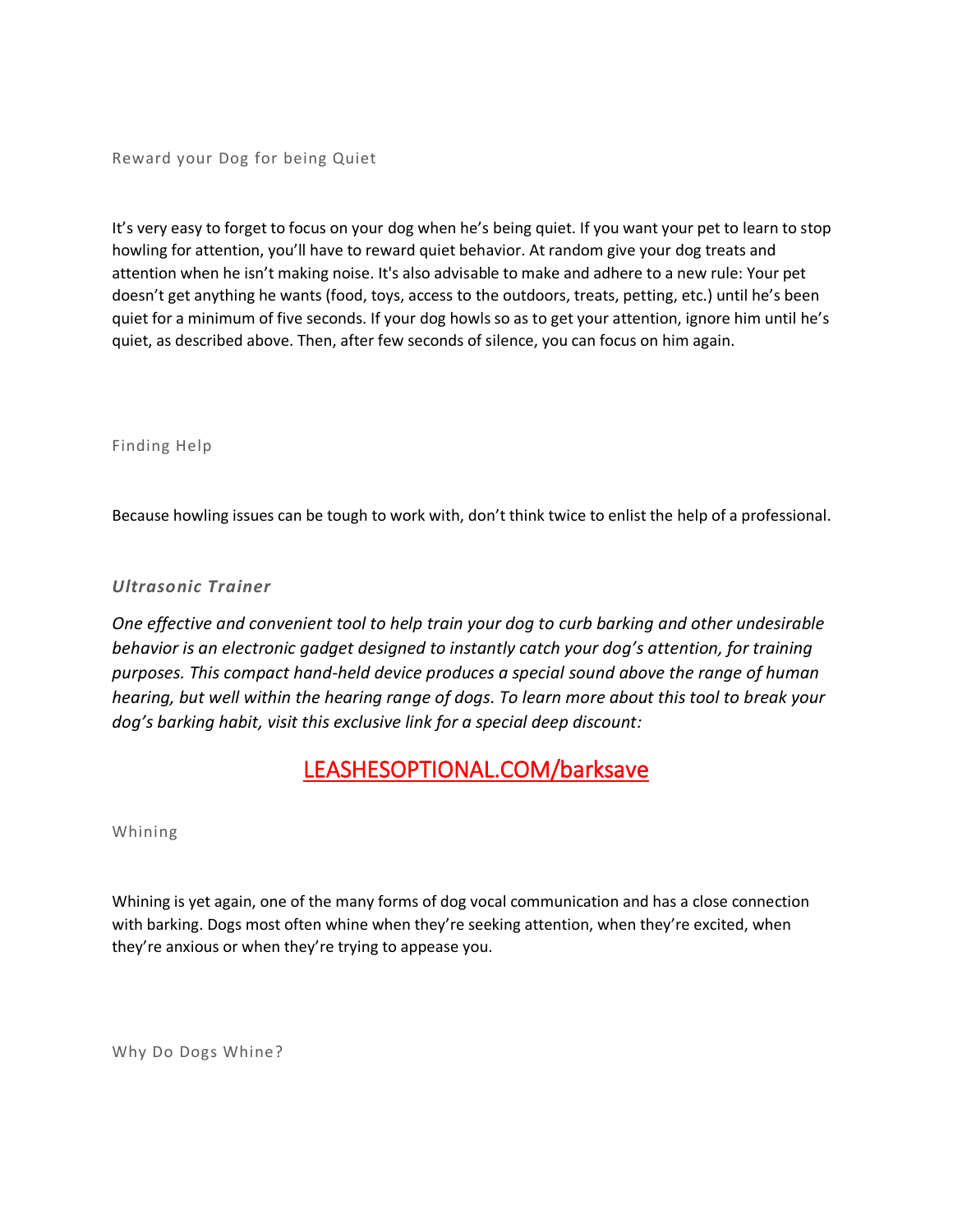Appeasement Actions

Some dogs whine exceedingly when interacting with people and other dogs, usually while adopting a submissive posture.

#### Greeting Behavior

Some dogs whine during greetings. This sort of vocalization is usually stimulated by excitement and may be inclined to dogs or people.

Seeking Attention

Some dogs whine in the presence of their owners to get their attention, rewards or desired objects.

Anxiety

Some dogs whine as a result of stressful situations. In this context, whining at times seems involuntarily.

Other Issues That May Cause Whining

Separation Anxiety

If your dog only whines right before you leave or during your absence, he may have separation anxiety.

Injury or Medical Condition

Dogs often whine in response to pain or an agonizing condition. If you notice that your dog vocalizes often or has suddenly begun to vocalize, it's vital that you take her to the vet to rule out medical causes.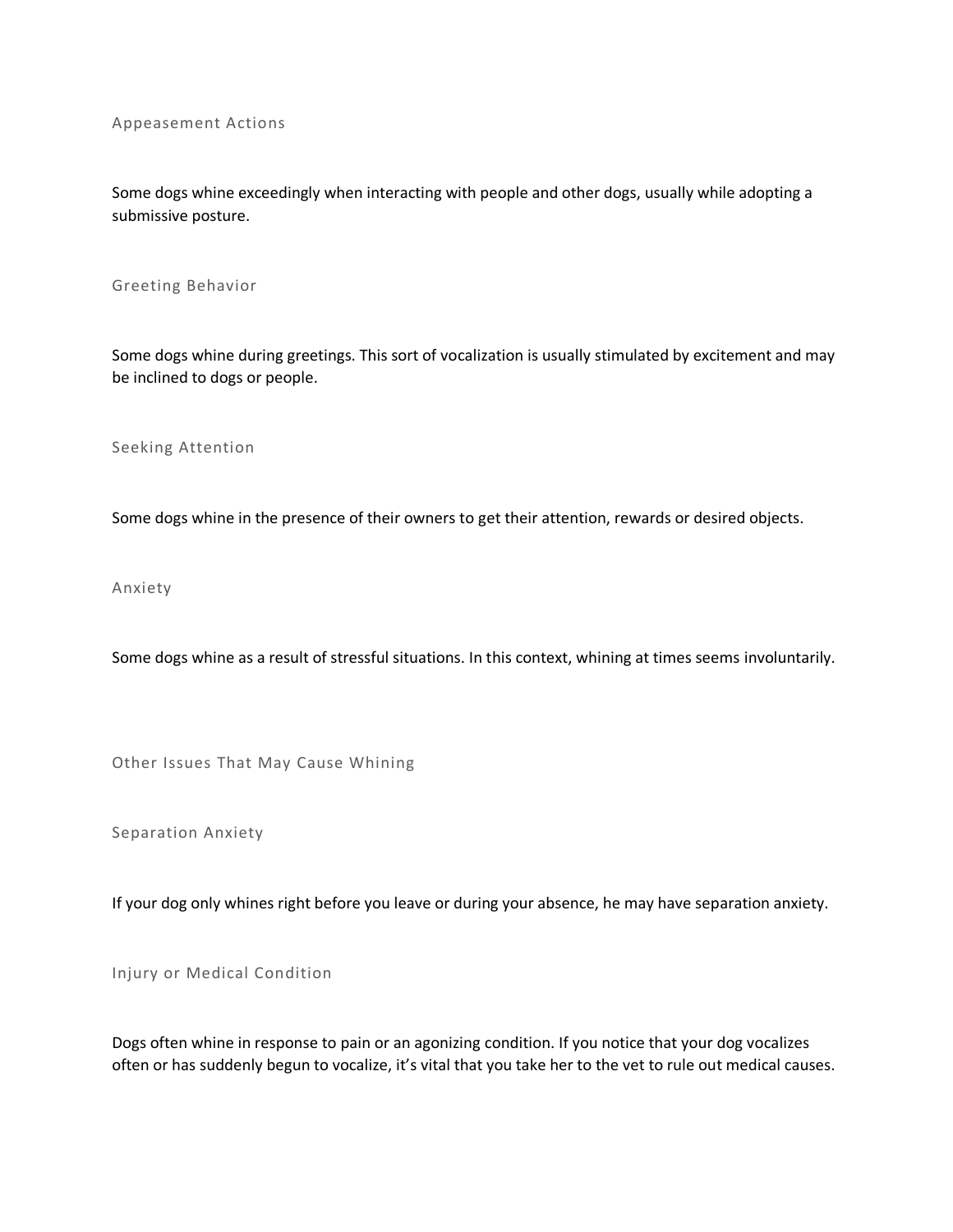How to Handle Excessive Whining

#### Appeasement Whining

Dogs can try to appease people or other dogs when they perceive a threat or aggression being directed at them. Appeasement behaviors include holding the ears back, tucking the tail, crouching or rolling

over on the back, avoiding eye contact or turning the body sideways to the perceived threat. Appeasement whining is also a normal canine behavior.

You may be able to reduce your dog's appeasement whining by building her confidence. Try taking her to an obedience class that uses reward-based training techniques. You and your dog can also try tricktraining classes or dog sports like agility, fly ball and musical freestyle. Playing fun, interactive games with your dog, like tug and fetch, can increase your dog's confidence. Avoid physical and verbal punishment.

## Whining During Greetings

If your dog whines when greeting people, you can divert his attention to his favorite toys. Simply telling your dog to be quiet during greetings usually isn't effective because, unless you've taken specific steps to train your dog what the word "Quiet" means, he won't understand you.

Furthermore, most dogs whine when greeting people because they're excited, and in an incredibly aroused state, they may not have control over their behavior. Instead, use management procedures to help prevent your pooch from becoming overly excited.

Anxious Whining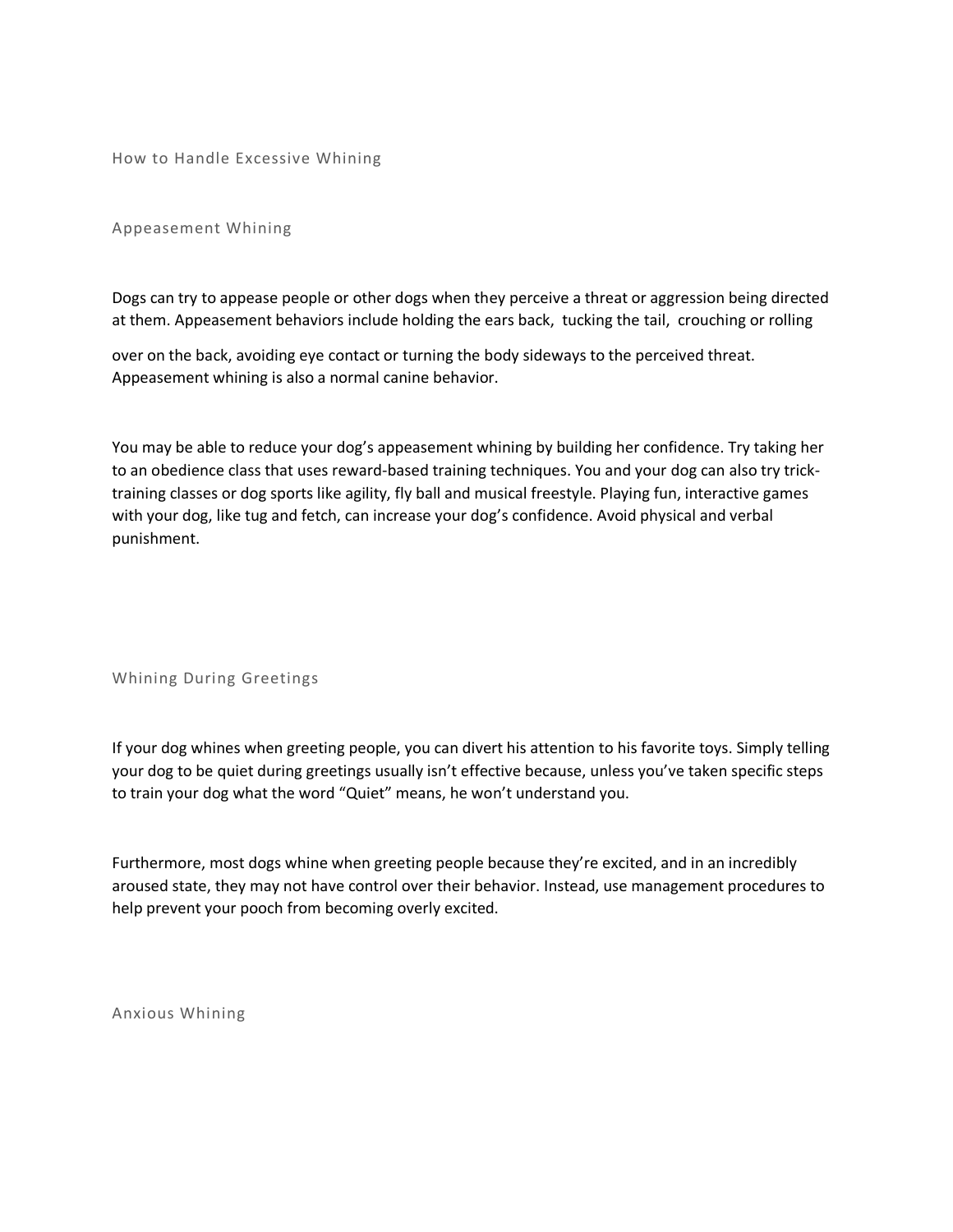Whining as a result of anxiety is difficult to eliminate unless the cause of anxiety is removed. Anxious whining is usually accompanied by other nervous behaviors, such as pacing, circling and licking. Many anxious dogs do not seem able to control their whining when under extreme stress.

Some medications may help reduce your dog's anxiety. Consult your pet doctor or a board-certified veterinary behaviorist to learn more about anti-anxiety medications. Do not give your dog any kind of medication for a behavior problem unless directed to do so by a veterinarian.

Steps to Avoid Whining

In addition to not reinforcing whining behavior, you need to reward your dog for being quiet. Teach your dog that she must always be quiet before receiving your attention, play or treats. Regularly seek out your dog to give her attention and rewards when she's not whining. When your dog understands that silence works well to get your attention, she won't feel as motivated to whine.

Don't hesitate to contact a professional in your area. Many pros offer group or private classes that can give you and your dog lots of great skills to learn and games to play that will reduce her appeasement whining, whining during greetings and attention-seeking whining.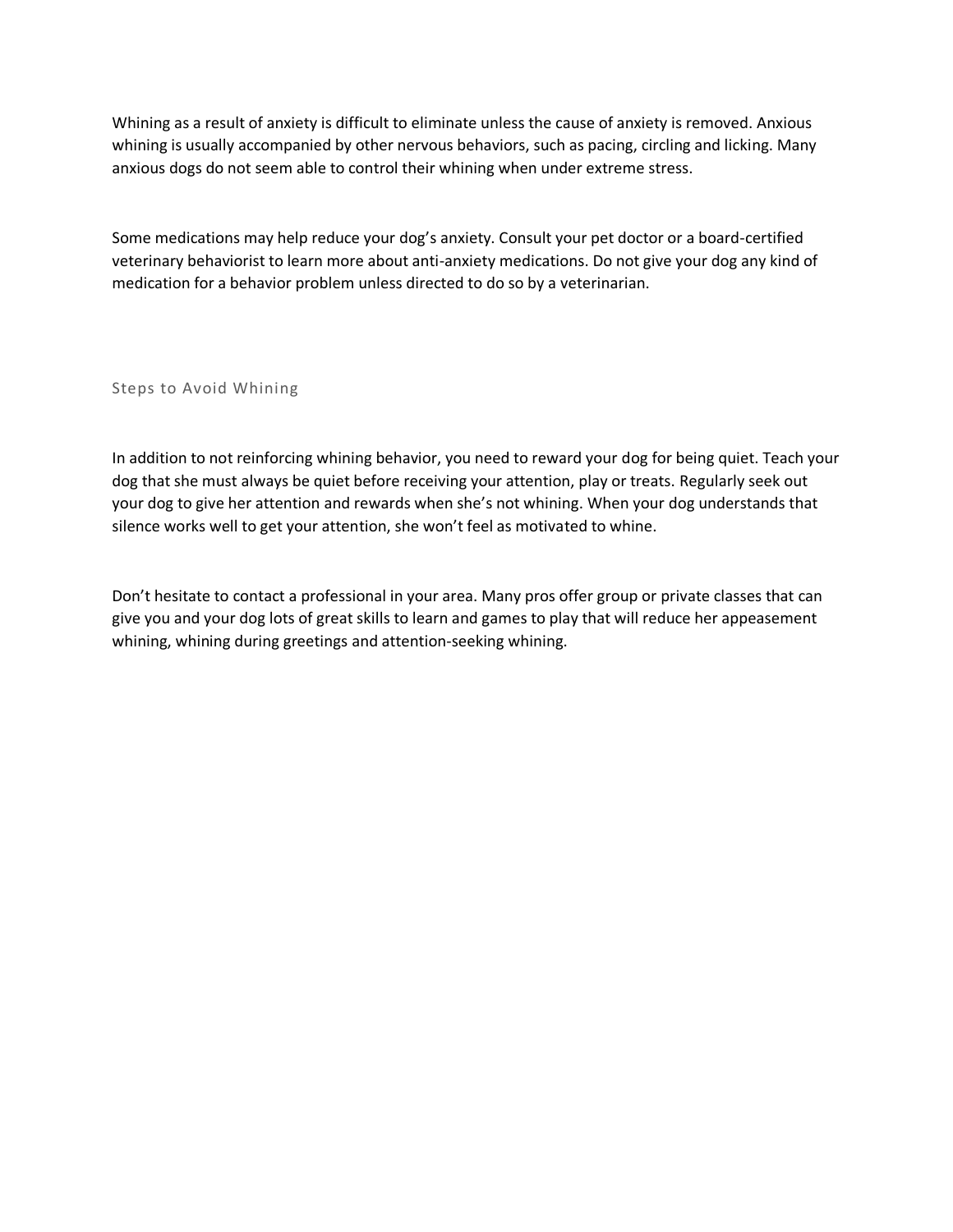# CHAPTER FIVE

## Common Questions

*My dog is barking excessively – what can I do?*

Dogs bark excessively for numerous reasons including boredom, excitement, distress, territorial defense and fear and anxiety. Therefore, the solutions to problem barking differ from one dog to the next.

In the first instance, it's highly recommended that you talk to your vet who can refer you to a veterinary behavioral specialist. Vet behaviorist can help to determine the underlying cause of the barking and then develop a tailor-made treatment plan for your dog.

Treatment usually involves behavioral modification training. In some rare cases the use of veterinary medications in combination with behavioral modification may be required. Behavior specialists tend to ask owners a lot of questions and may offer to come out to the house to observe your dog in its own environment in order to identify barking 'triggers'. Triggers may include seeing or hearing a person walking past or the neighbor's dog.

Training should be based on the principles of positive reinforcement. That is, reward 'good' behavior – when the dog is quiet give him food treat or a pat on the head and avoid rewarding 'unwanted' behavior – when the dog barks ignore the behavior. Training should not involve punishment which tends to exacerbate the barking problem.

# *Ultrasonic Trainer*

*One effective and convenient tool to help train your dog to curb barking and other undesirable behavior is an electronic gadget designed to instantly catch your dog's attention, for training purposes. This compact hand-held device produces a special sound above the range of human hearing, but well within the hearing range of dogs. To learn more about this tool to break your dog's barking habit, visit this exclusive link for a special deep discount:*

# [LEASHESOPTIONAL.COM/barksave](https://www.leashesoptional.com/barksave)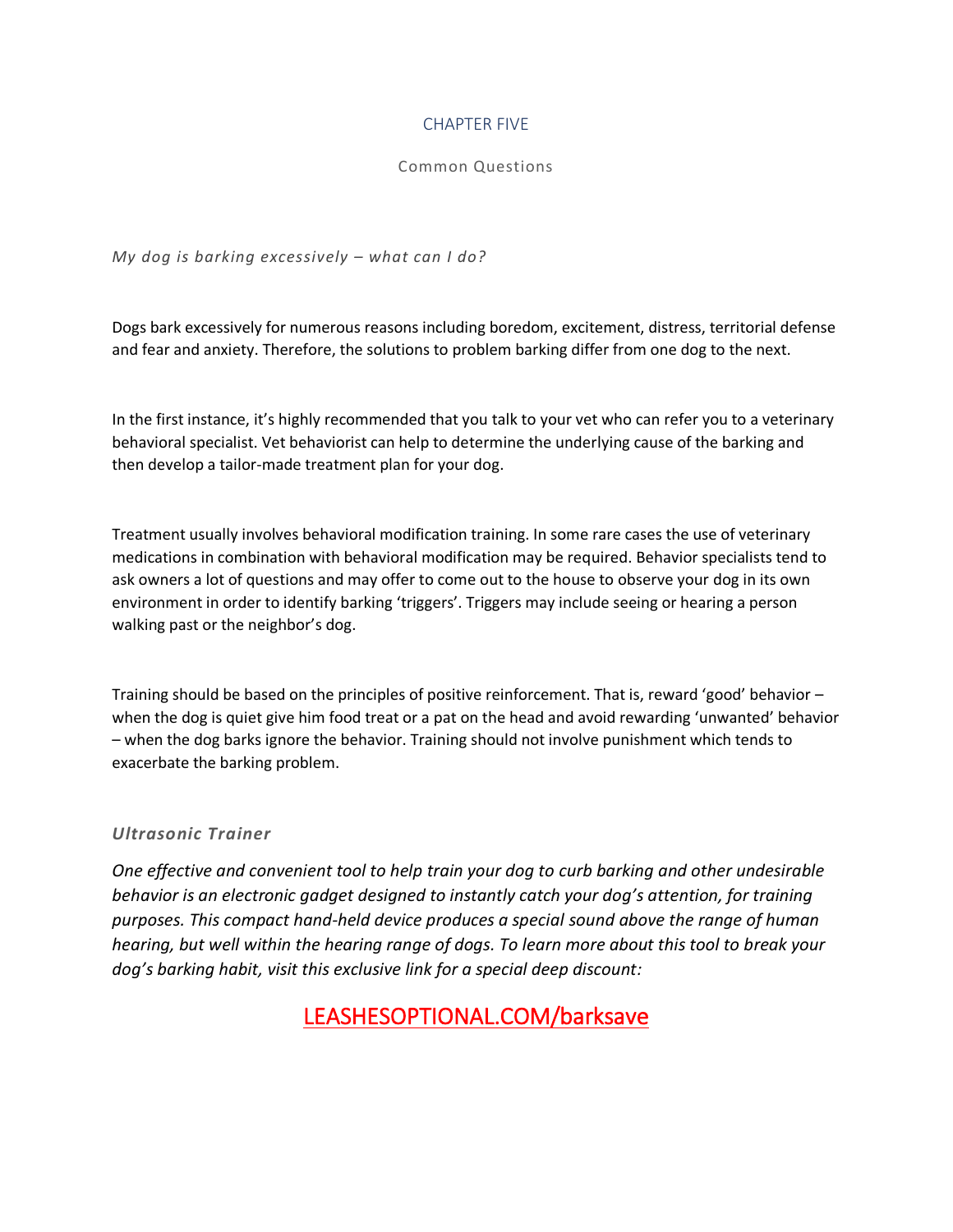# *My neighbor's dog is constantly barking and disturbing me. What can I do?*

Usually, problems with barking dogs can be resolved without resorting to police or courts. If you do eventually wind up in court, however, a judge will be more sympathetic if you first made at least some effort to work things out informally. Here are the steps to take when you're losing patience (or sleep) over a neighbor's noisy dog:

Ask your neighbor to keep the dog quiet. Sometimes owners are blissfully unaware that there's a problem. If the dog barks for hours every day -- but only when it's left alone -- the owner may not know that you're being driven crazy.

If you can establish some rapport with the neighbor, try to agree on specific actions to alleviate the problem. After you agree on a plan, set a date to talk again in a couple of weeks.

• Try mediation. Mediators are trained to listen to both sides, identify problems, keep everyone focused on the real issues, and suggest compromises. A mediator won't make a decision for you but will help you and your neighbor agree on a resolution. Many cities have community mediation groups which train volunteers to mediate disputes in their own neighborhoods.

• Look up the law. In some places, barking dogs are covered by a specific state or local ordinance. If there's no law aimed specifically at dogs, a general nuisance or noise ordinance makes the owner responsible. And someone who allows a dog to bark after numerous warnings from police may be arrested for disturbing the peace.

• Call the police, if you think a criminal law is being violated. Summoning a police cruiser to a neighbor's house obviously will not improve your already -strained relations. But if nothing else works, and the relationship with your neighbor is shot anyway, give the police a try.

## *Should I use an anti-barking collar to treat my dog's barking problem?*

There are some products on the market that are aimed at preventing dogs from barking such as sound collars, which emit a high-pitched sound when the dog barks, electronic collars, which deliver an electric shock to the dog when it barks, and citronella collars, which spray the dog's face with citronella scent when it barks.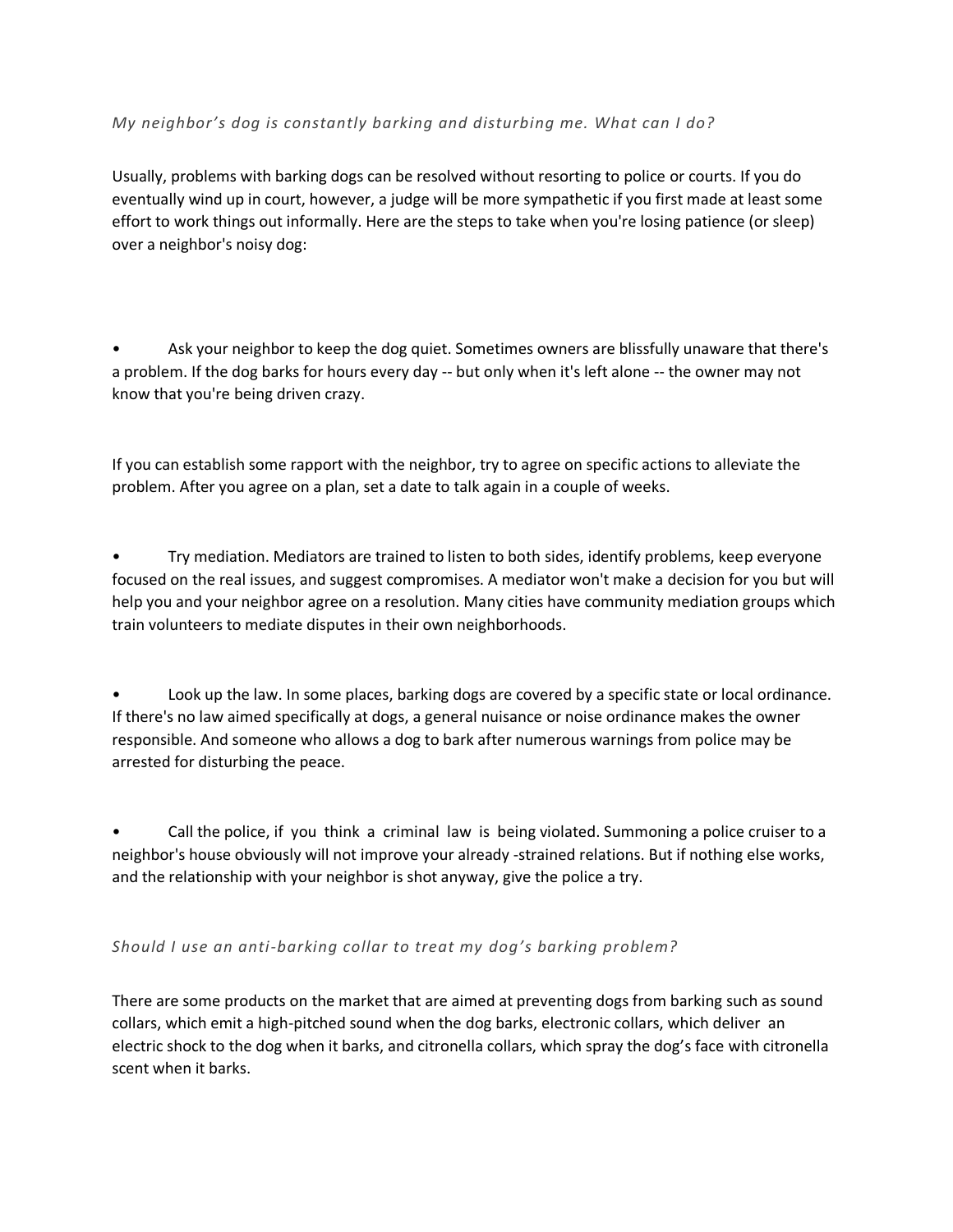The majority of vets and professionals DON'T recommend the use of these devices to stop your dog barking for a number of reasons:

• This type of training is called 'punishment' as the dog is effectively punished by the collar for every bark. Punishment, as a method of training, is often ineffective as dogs often do not associate the punishment (the citronella spray, sound or shock) with the behavior.

• This type of behavioral modification does not tend to be successful because it fails to address the underlying cause of the behavior. Dogs bark for many reasons: play, fear, separation anxiety, environmental factors, and boredom. These devices will not necessarily solve the underlying cause of the barking and will only temporarily mask the problem.

• Sometimes it is appropriate for dogs to bark (e.g. as a means of communication) in which case the collar punishes them for normal behavior. Because the collar does not discriminate between problem barking and normal canine behavior, there is a potential for abuse if the collar is routinely left on for too long.

The treatment of nuisance behaviors such as excessive barking should begin by attempting to address the root cause of the problem. It is a good idea to see a veterinarian or animal behavioralist to assess nuisance behavior and provide advice on how best to address it.

## *What can I do if my dog has separation anxiety?*

Dogs are highly social "pack" animals that prefer to live in groups. Separation anxiety is a common behavioral problem that occurs when the dog is separated from their "pack" which is usually represented by the owner/s. Separation anxiety is characterized by signs of distress when affected animals are separated from an owner or family group to which the animal is highly attached. Behavioral responses may include destructiveness, house-soiling, excessive barking, digging or pacing, among other signs.

The goal of treatment is to teach the pet how to be calm and relaxed during the owner's absence. It involves changes in pet-owner interactions, changes in leaving and return protocols, decreasing the anxiety associated with owner departure, teaching the pet how to be left alone, environmental changes and management.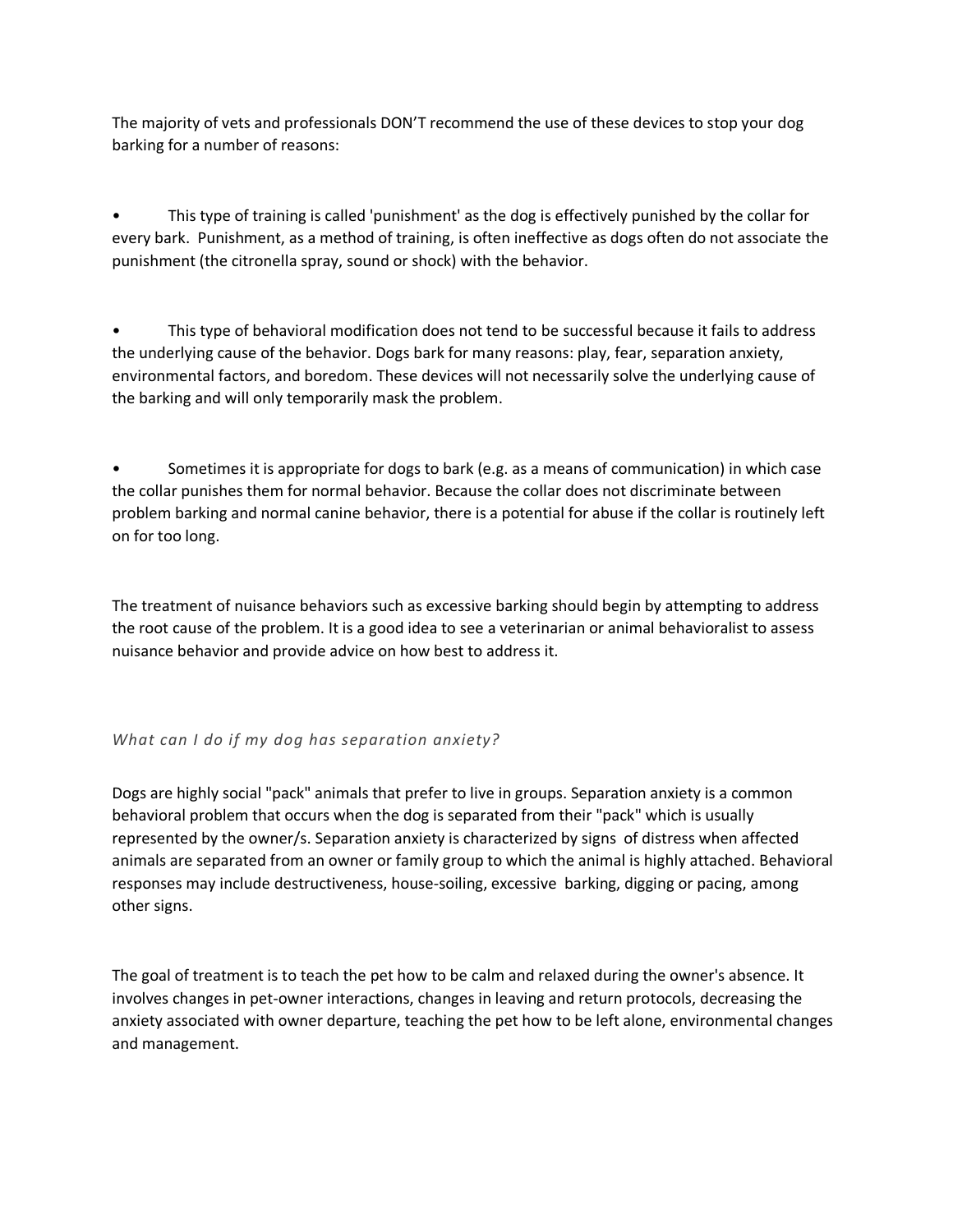Owners should consult their veterinarian for advice. They can either help you directly or they may offer referral to a veterinary behavioral specialist.

\*\*\*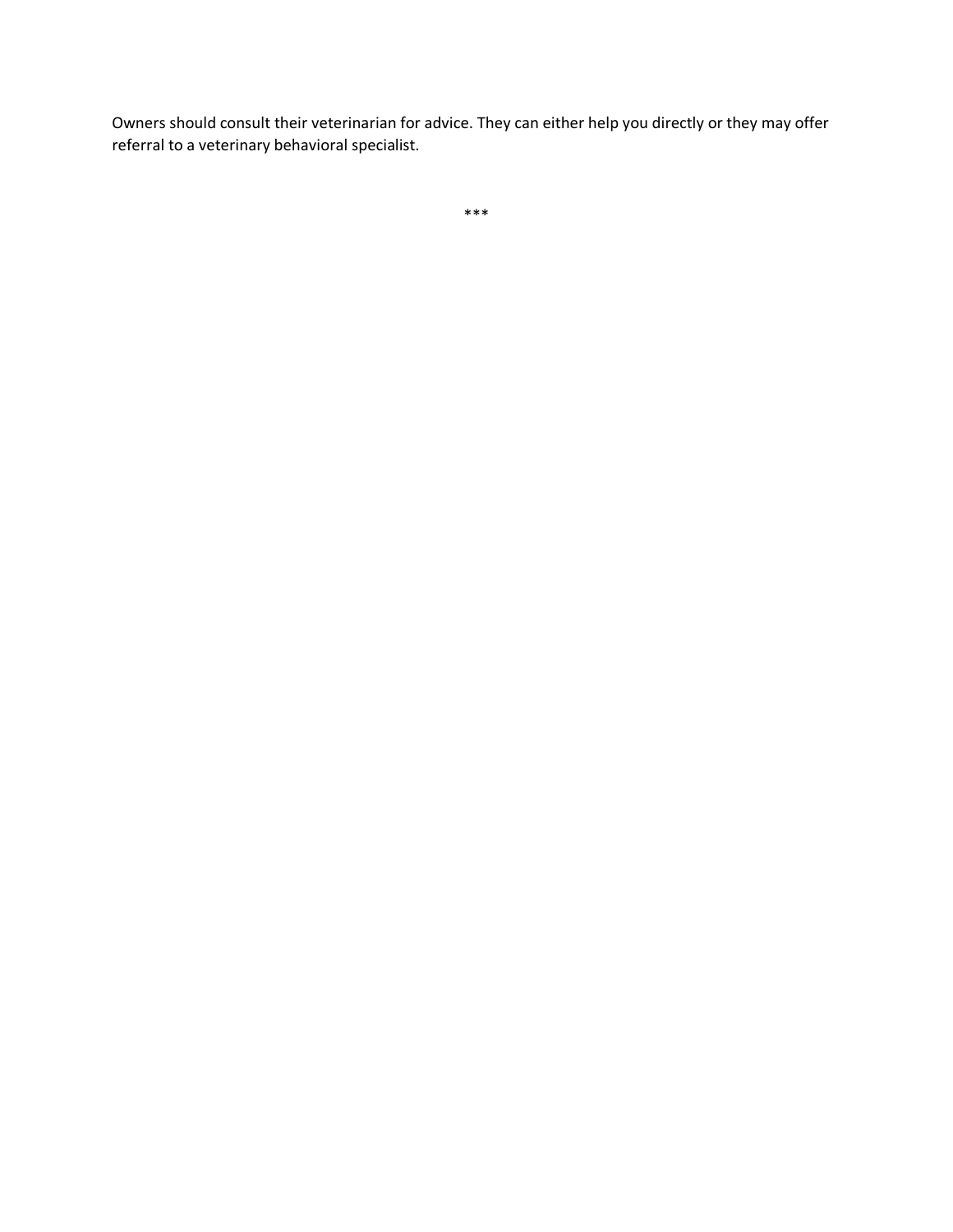# CONCLUSION

Don't forget, barking is natural. It's a vital means of communication for dogs. But at times problems can develop. As the pack leader, it's your job to step up and control excessive barking. Remember the following guidelines stop nuisance barking once and for all.

Fix dog problem behavior and follow through.

Command your dog to quit barking using a look, a sound, or a physical correction. But don't end there. Your dog may pause and then go back to what he was doing. Be patient and train him until he actually GETS it.

# *Ultrasonic Trainer*

*One effective and convenient tool to help train your dog to curb barking and other undesirable behavior is an electronic gadget designed to instantly catch your dog's attention, for training purposes. This compact hand-held device produces a special sound above the range of human hearing, but well within the hearing range of dogs. To learn more about this tool to break your dog's barking habit, visit this exclusive link for a special deep discount:*

# [LEASHESOPTIONAL.COM/barksave](https://www.leashesoptional.com/barksave)

Stay calm when training and stopping your dog from excessive barking.

Constant barking can be aggravating; however, you won't be able to fix the dog behavior problem if you're frustrated. The truth is your dog will mirror your energy. If you're irritated, he will be, too. And barking is a great release for that frustrated energy. Take a moment to curb your own internal barking first.

Stop the barking by challenging your dog mentally and physically.

Excessive barking is often the result of pent -up energy. If this is the case, the solution is simple: release that energy in more productive ways.